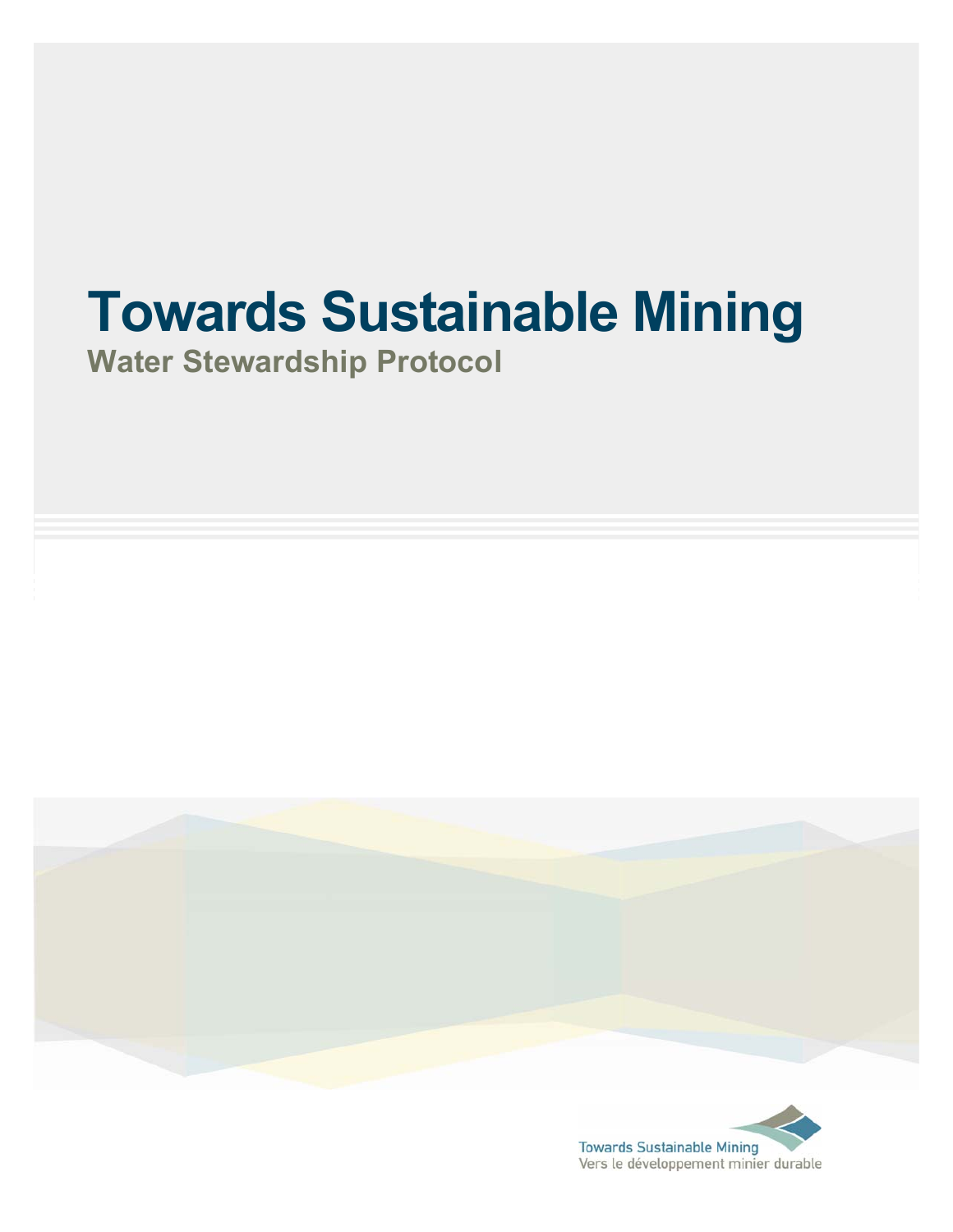# **TSM ASSESSMENT PROTOCOL**

#### A Tool for Assessing Water Stewardship Performance

## **Purpose**

The purpose of the assessment protocol is to provide guidance to facilities in completing their evaluation of water stewardship performance against TSM indicators. The assessment protocol sets out the general expectations for water stewardship as part of the TSM initiative. This protocol supports implementation of the TSM Water Stewardship Framework.

As with any assessment of a management system, professional judgment is required in assessing the degree of implementation of a system indicator and the quality of management processes and intervention. Application of this protocol will, therefore, require a level of expertise in auditing and systems assessment and knowledge of and experience in the practice of water stewardship performance. This assessment protocol provides an indicator of the level of implementation of water stewardship practices. It is not, of itself, a guarantee of the effectiveness of water stewardship performance.

Where operational water management relates to tailings management, the users of this protocol should be aware that there are potential linkages between this protocol and the Tailings Management Protocol.

TSM's Guiding Principles commit MAC members to comply with all laws and regulations in each country where we operate. This protocol is intended to guide the development of water stewardship practices beyond legal compliance.

## Performance Indicators

### **The Water Stewardship Protocol contains four indicators:**

- 1. Water Governance
- 2. Operational Water Management
- 3. Watershed-scale Planning
- 4. Water Reporting and Performance

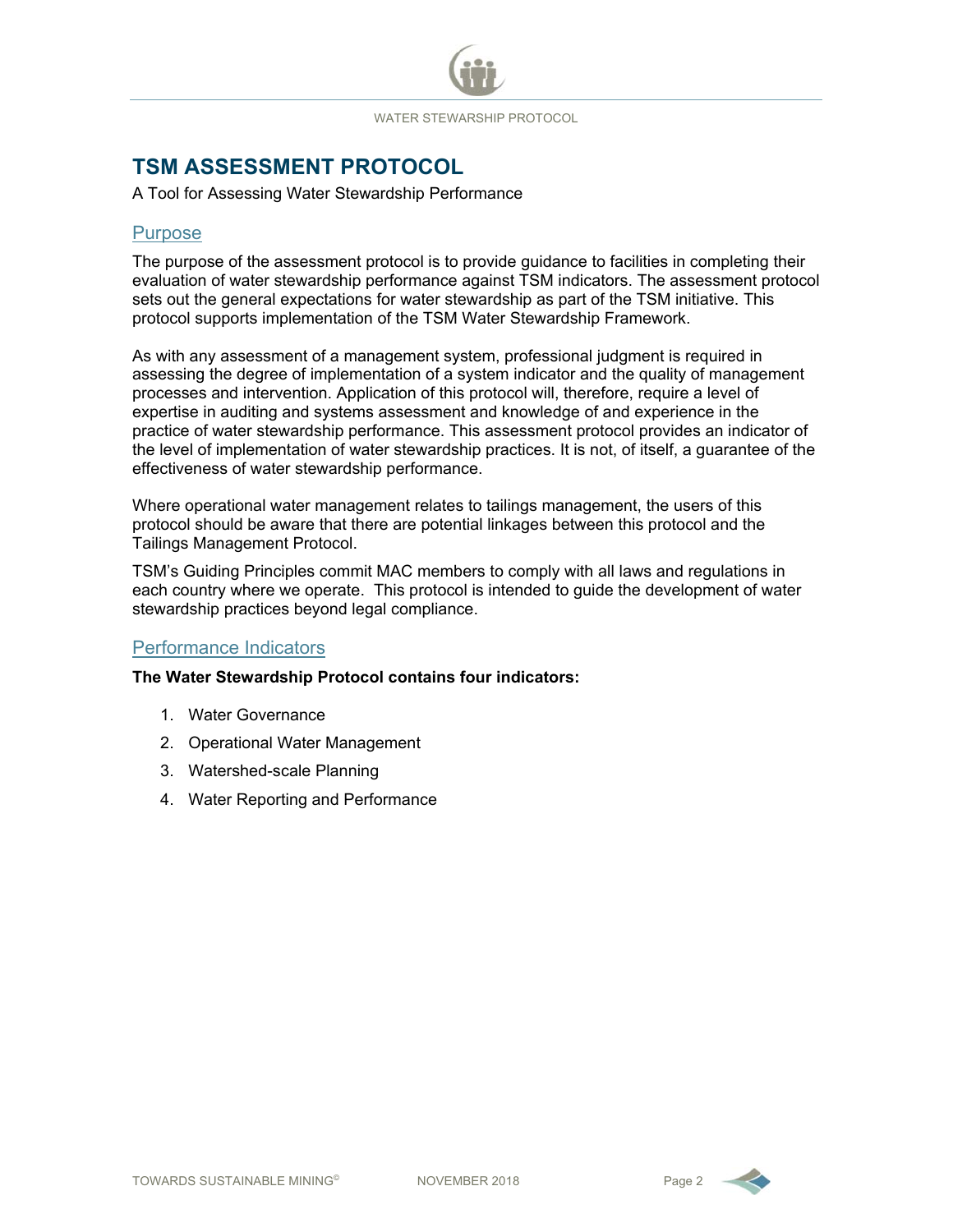# **1. WATER GOVERNANCE**

## **Purpose**

To confirm that commitment and accountabilities are in place and communicated to relevant Communities of Interest to support water stewardship.

## Water Governance: *Assessment Criteria*

| <b>LEVEL</b> | <b>CRITERIA</b>                                                                                                                                           |  |  |  |
|--------------|-----------------------------------------------------------------------------------------------------------------------------------------------------------|--|--|--|
| C            | The facility does not meet all level B criteria.                                                                                                          |  |  |  |
|              | Demonstrated commitment to water stewardship is evident. Commitments<br>may not be consistent with the intent of the TSM Water Stewardship<br>Framework.  |  |  |  |
| B            | Accountabilities for water stewardship are assigned, but responsibilities<br>$\bullet$<br>may not be defined.                                             |  |  |  |
|              | Processes are in place to track and correct non-compliance with water-<br>$\bullet$<br>related regulatory requirements and commitments.                   |  |  |  |
|              | Demonstrated senior management commitment to water stewardship that is<br>$\bullet$<br>consistent with the TSM Water Stewardship Framework.               |  |  |  |
| A            | Commitments to water stewardship have been communicated to relevant<br>$\bullet$<br>employees, contractors, and water-related, facility-level COI.        |  |  |  |
|              | Roles, responsibilities and accountabilities for operational water<br>$\bullet$<br>management and watershed-scale planning are defined.                   |  |  |  |
|              | Assessment of water risks and opportunities is integrated into annual business<br>planning and /or budgeting processes.                                   |  |  |  |
|              | Internal audit is conducted to determine:                                                                                                                 |  |  |  |
| AA           | The degree of consistency of facility water stewardship practices with the<br>TSM Water Stewardship Framework.                                            |  |  |  |
|              | Whether commitments to water stewardship have been communicated to<br>$\bullet$<br>relevant employees, contractors, and water-related facility-level COI. |  |  |  |
|              | Whether roles, responsibilities and accountabilities for operational water<br>$\bullet$<br>management and watershed-scale planning are defined.           |  |  |  |

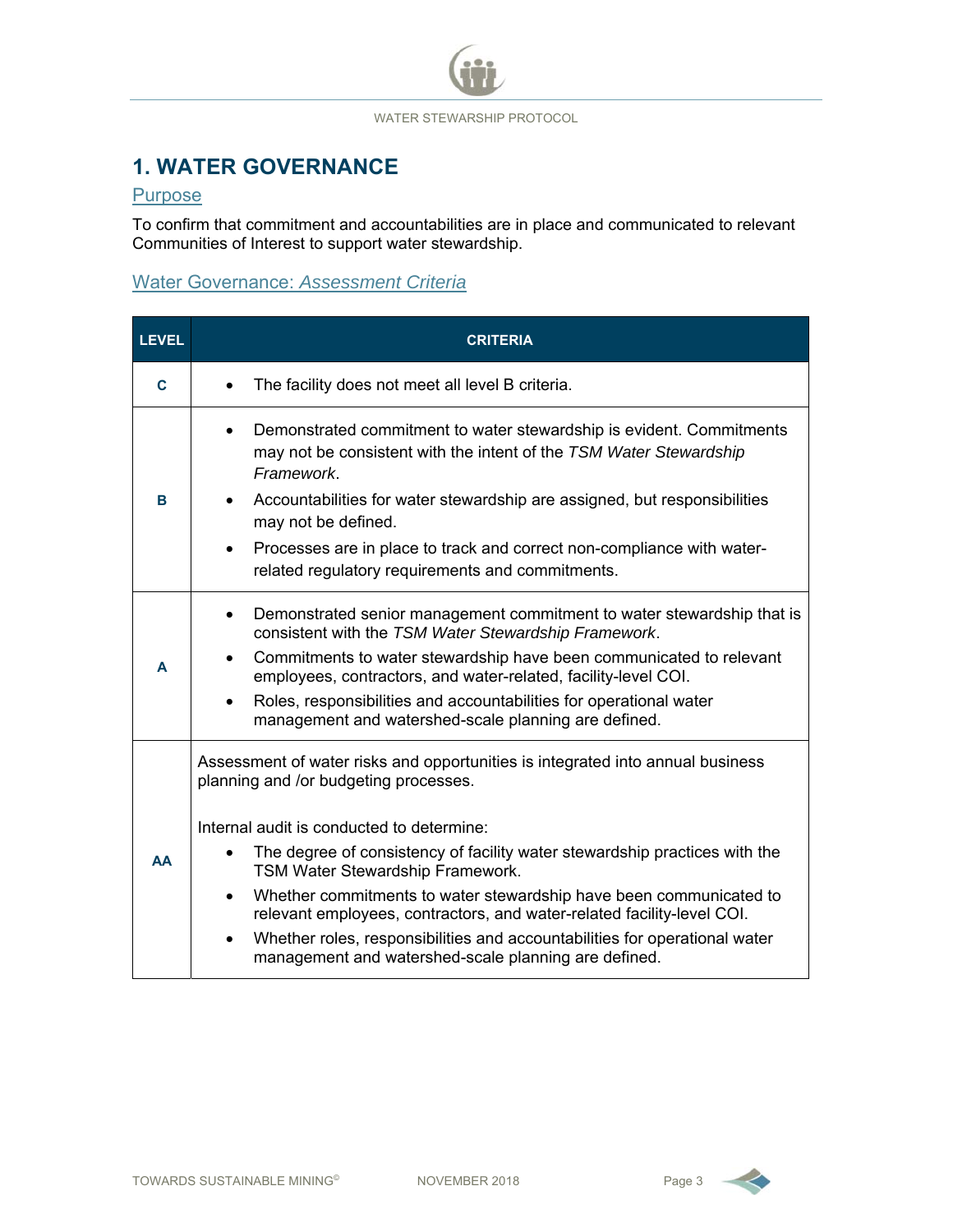

| <b>AAA</b> | External audit is conducted to determine:<br>The degree of consistency of facility water stewardship practices with the<br>$\bullet$<br>TSM Water Stewardship Framework.<br>Whether commitments to water stewardship have been communicated to<br>relevant employees, contractors, and water-related facility-level COI.<br>Whether roles, responsibilities and accountabilities for operational water<br>$\bullet$<br>management and watershed-scale planning are defined. |
|------------|-----------------------------------------------------------------------------------------------------------------------------------------------------------------------------------------------------------------------------------------------------------------------------------------------------------------------------------------------------------------------------------------------------------------------------------------------------------------------------|
|------------|-----------------------------------------------------------------------------------------------------------------------------------------------------------------------------------------------------------------------------------------------------------------------------------------------------------------------------------------------------------------------------------------------------------------------------------------------------------------------------|

## Water Governance: *Frequently Asked Questions*

| <b>FAQ</b>                                                                                                                  |  |  |
|-----------------------------------------------------------------------------------------------------------------------------|--|--|
| How is water stewardship defined?                                                                                           |  |  |
| What are relevant employees, contractors and water-related facility-level<br>Communities of Interest?                       |  |  |
| How should regional water stewardship approaches be reflected where<br>there are multiple facilities in a single watershed? |  |  |

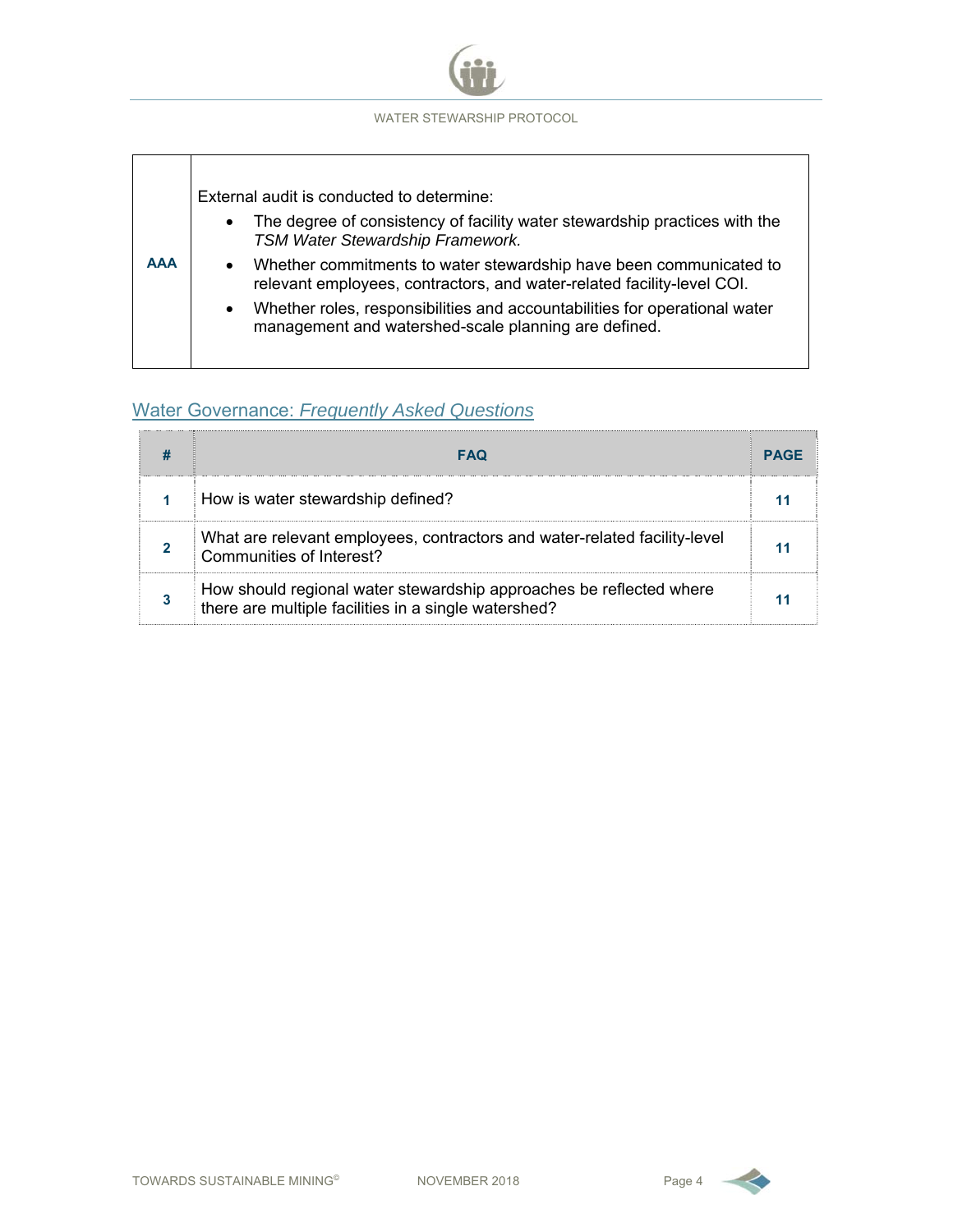## **2. OPERATIONAL WATER MANAGEMENT**

#### **Purpose**

To confirm that water-related plans and management systems are implemented at the facility level. This indicator includes both water quality and water quantity.

## Operational Water Management: *Assessment Criteria*

| <b>LEVEL</b> | <b>CRITERIA</b>                                                                                                                                                                                                                                                                                                                                                                                                                                                                                                                                                                                                                                                                                                                                                                                                                                                        |  |  |  |
|--------------|------------------------------------------------------------------------------------------------------------------------------------------------------------------------------------------------------------------------------------------------------------------------------------------------------------------------------------------------------------------------------------------------------------------------------------------------------------------------------------------------------------------------------------------------------------------------------------------------------------------------------------------------------------------------------------------------------------------------------------------------------------------------------------------------------------------------------------------------------------------------|--|--|--|
| C            | The facility does not meet all level B criteria.<br>$\bullet$                                                                                                                                                                                                                                                                                                                                                                                                                                                                                                                                                                                                                                                                                                                                                                                                          |  |  |  |
| B            | Identification and assessment of facility-level risks related to surface water<br>$\bullet$<br>and groundwater have been conducted.<br>Processes to monitor the facility's water performance are established.<br>$\bullet$<br>Records of facility-level water quality and water quantity data are<br>$\bullet$<br>maintained.                                                                                                                                                                                                                                                                                                                                                                                                                                                                                                                                          |  |  |  |
| A            | A systematic approach to operational water management has been established<br>and implemented, including:<br>A site-wide water balance has been prepared of the facility. Water balances<br>$\bullet$<br>are updated on a pre-defined frequency and incorporate monitoring data.<br>A water monitoring program addressing surface water and groundwater,<br>$\bullet$<br>including both water quality and water quantity parameters and informed<br>by identified risks is being implemented.<br>Controls based on identified risks have been established and are being<br>$\bullet$<br>implemented as planned.<br>Response and contingency plans for water-related risks and incidents are<br>$\bullet$<br>established.<br>Relevant employees and contractors are provided with training that is in<br>$\bullet$<br>accordance with their roles and responsibilities. |  |  |  |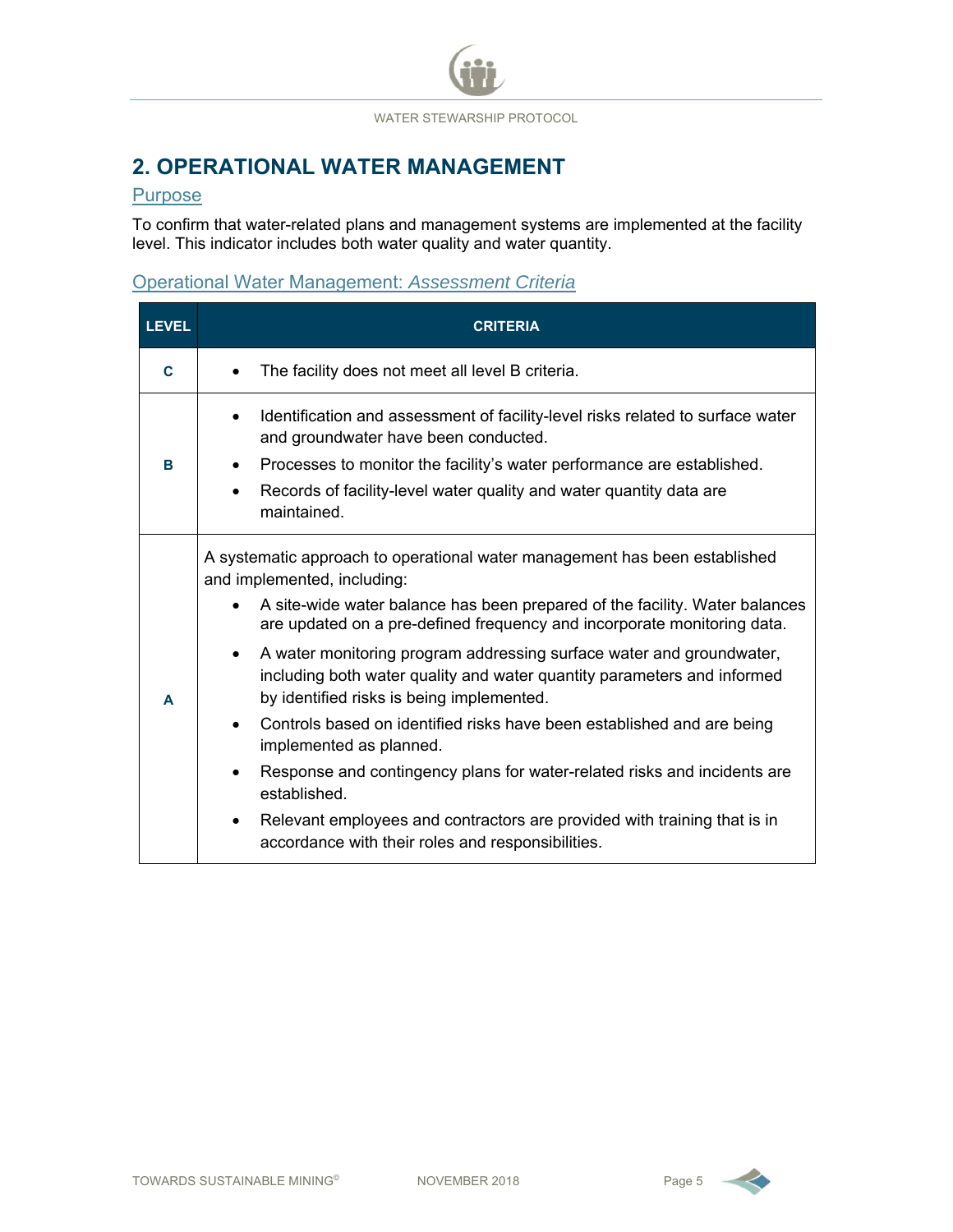

|            | Water balances are updated on a pre-defined frequency, incorporating<br>monitoring data and a range of climate conditions including potential<br>variability from climate change, if relevant to the operational phase. |
|------------|-------------------------------------------------------------------------------------------------------------------------------------------------------------------------------------------------------------------------|
|            | There is a process in place to identify opportunities to improve water<br>performance and it is being implemented, as planned, and monitored for<br>effectiveness.                                                      |
| AΑ         | Control measures are in place for water-related risks and being monitored<br>for effectiveness.                                                                                                                         |
|            | Monitoring data are stored and trends are analyzed on a pre-defined<br>frequency to inform continual improvement and/or decision-making<br>processes.                                                                   |
|            | Groundwater is modelled with an appropriate level of detail and physical<br>scale as informed by identified risks.                                                                                                      |
|            | Internal audit is conducted to determine whether the operational water<br>management practices meet the requirements of Level A.                                                                                        |
|            | Long-term water management considerations are incorporated into current<br>water management decision-making processes and closure plans.                                                                                |
| <b>AAA</b> | Where opportunities to minimize long term water management activities<br>beyond the life of mine have been identified, they are being incorporated<br>into long-term investment decisions and/or closure plans.         |
|            | External audit is conducted to determine whether the operational water<br>management practices meet the requirements of Level A and AA.                                                                                 |
|            | An evaluation of effectiveness is conducted and a tracking process is in<br>place for opportunities for improvement identified.                                                                                         |

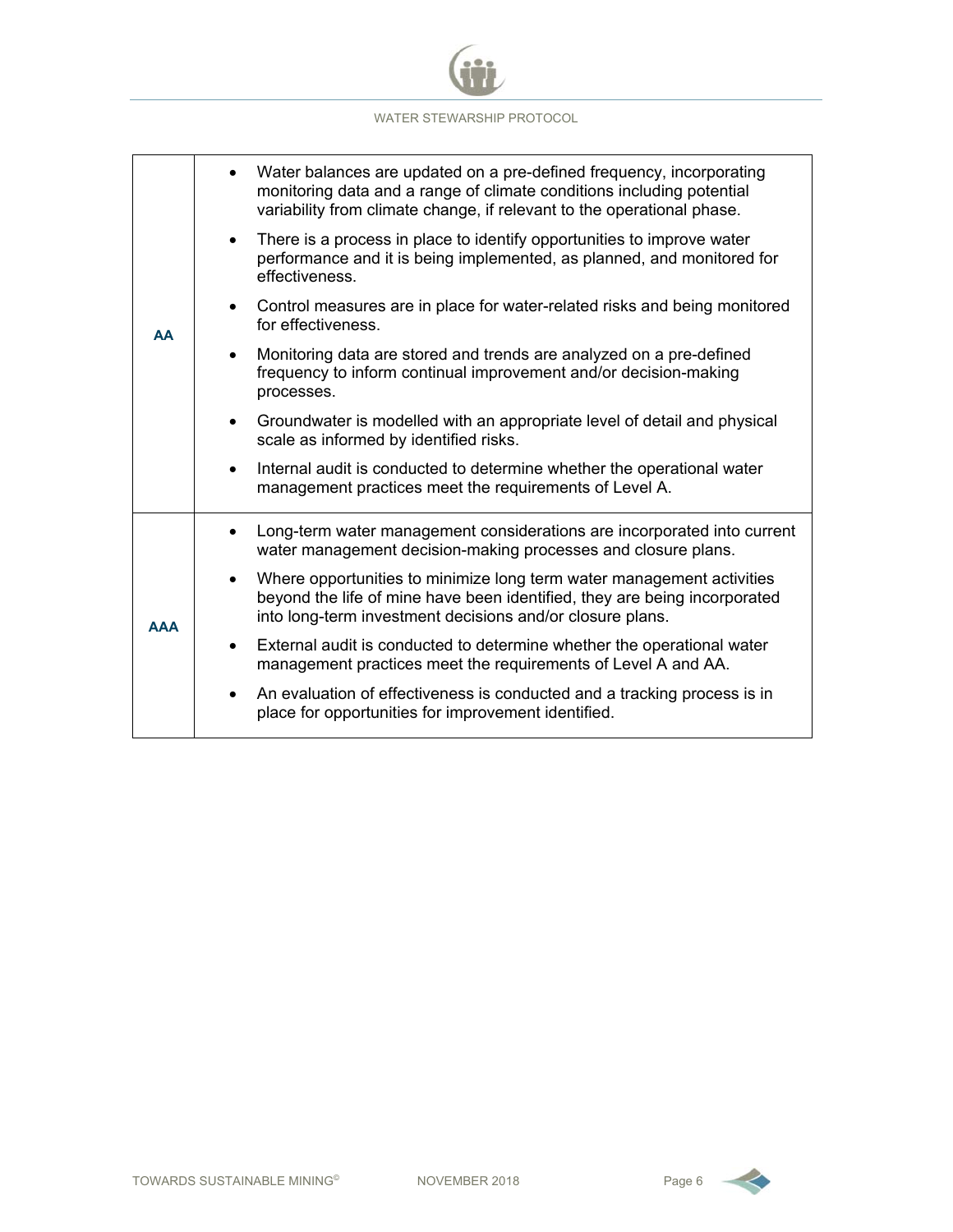

## Operational Water Management: *Frequently Asked Questions*

| #  | <b>FAQ</b>                                                                                                                                                                                      |    |  |  |
|----|-------------------------------------------------------------------------------------------------------------------------------------------------------------------------------------------------|----|--|--|
| 4  | What is meant by "water performance"?                                                                                                                                                           | 11 |  |  |
| 5  | What is the intended scope of the independent verification of public<br>reporting on water performance and can this be included in the external<br>audit required in Levels AAA of indicator 2? | 11 |  |  |
| 6  | What is meant by "site-wide water balance"?                                                                                                                                                     | 12 |  |  |
| 7  | What is meant by "Monitoring data are stored, and trends are analyzed<br>on a pre-defined frequency to inform continual improvement and/or<br>decision-making processes"?                       | 12 |  |  |
| 8  | What is meant by "groundwater is modelled with an appropriate level of<br>detail and physical scale as informed by identified risks"?                                                           | 12 |  |  |
| 9  | Are improvement projects identified to mitigate risk assessed the same<br>as projects that were identified as proactive opportunities?                                                          | 12 |  |  |
| 10 | What does long-term mean with respect to water management<br>considerations?                                                                                                                    | 13 |  |  |

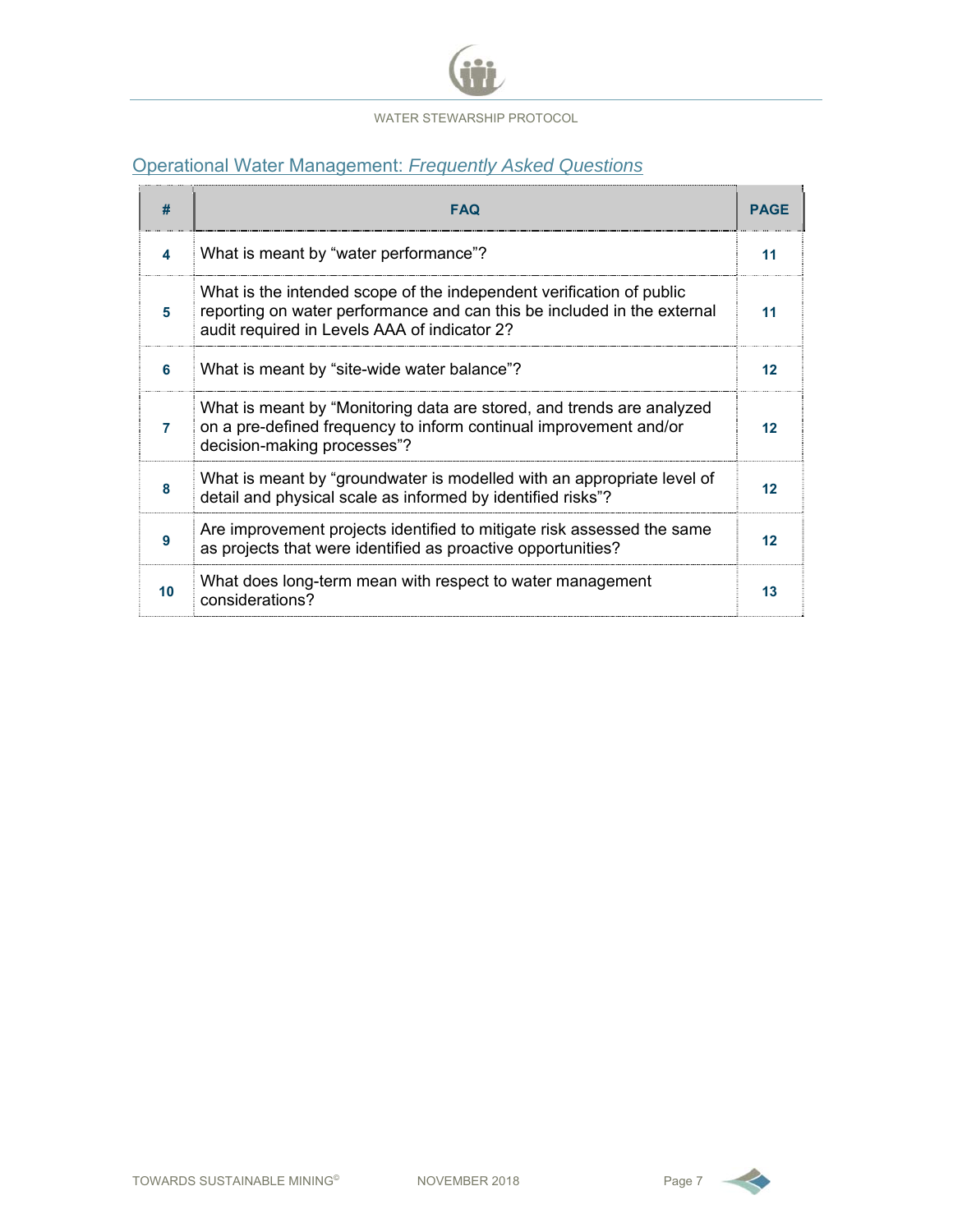## 3. WATERSHED-SCALE PLANNING

#### **Purpose**

To confirm that the facility supports engagement with other water users and COI in the watershed and participates in watershed-scale planning and governance fora, where they exist. This indicator focuses on watershed planning beyond the operational footprint of the facility.

## Watershed-scale Planning: *Assessment Criteria*

| <b>LEVEL</b> | <b>CRITERIA</b>                                                                                                                                                                                                                                                                                                                                                                                                                                                                                                                          |  |  |  |
|--------------|------------------------------------------------------------------------------------------------------------------------------------------------------------------------------------------------------------------------------------------------------------------------------------------------------------------------------------------------------------------------------------------------------------------------------------------------------------------------------------------------------------------------------------------|--|--|--|
| C            | The facility does not meet all level B criteria.                                                                                                                                                                                                                                                                                                                                                                                                                                                                                         |  |  |  |
| в            | A relevant watershed boundary has been identified by the facility.<br>Relevant water-related Communities of Interest (COI) have been identified.<br>Responsibility for involvement in watershed-scale planning has been<br>designated.                                                                                                                                                                                                                                                                                                   |  |  |  |
| A            | Engagement has taken place to better understand how relevant COI in the<br>watershed use water resources by seeking information on factors including<br>water-related local practices, beliefs, customs and traditional knowledge.<br>The facility participates, either directly or indirectly, in watershed<br>governance fora or groups where they exist.<br>Assessment of how operational water management practices contribute to<br>$\bullet$<br>cumulative effects in its watershed.                                               |  |  |  |
| <b>AA</b>    | Through engagement with relevant COI, water-related risks and<br>opportunities in the watershed have been identified and prioritized.<br>The facility communicates with relevant COI to help them understand how<br>$\bullet$<br>operational water management practices address the priority watershed-<br>related risks.<br>For priority risks beyond the control of the facility, the facility participates in<br>$\bullet$<br>watershed governance fora, where they exist, to evaluate and develop<br>collaborative response options. |  |  |  |

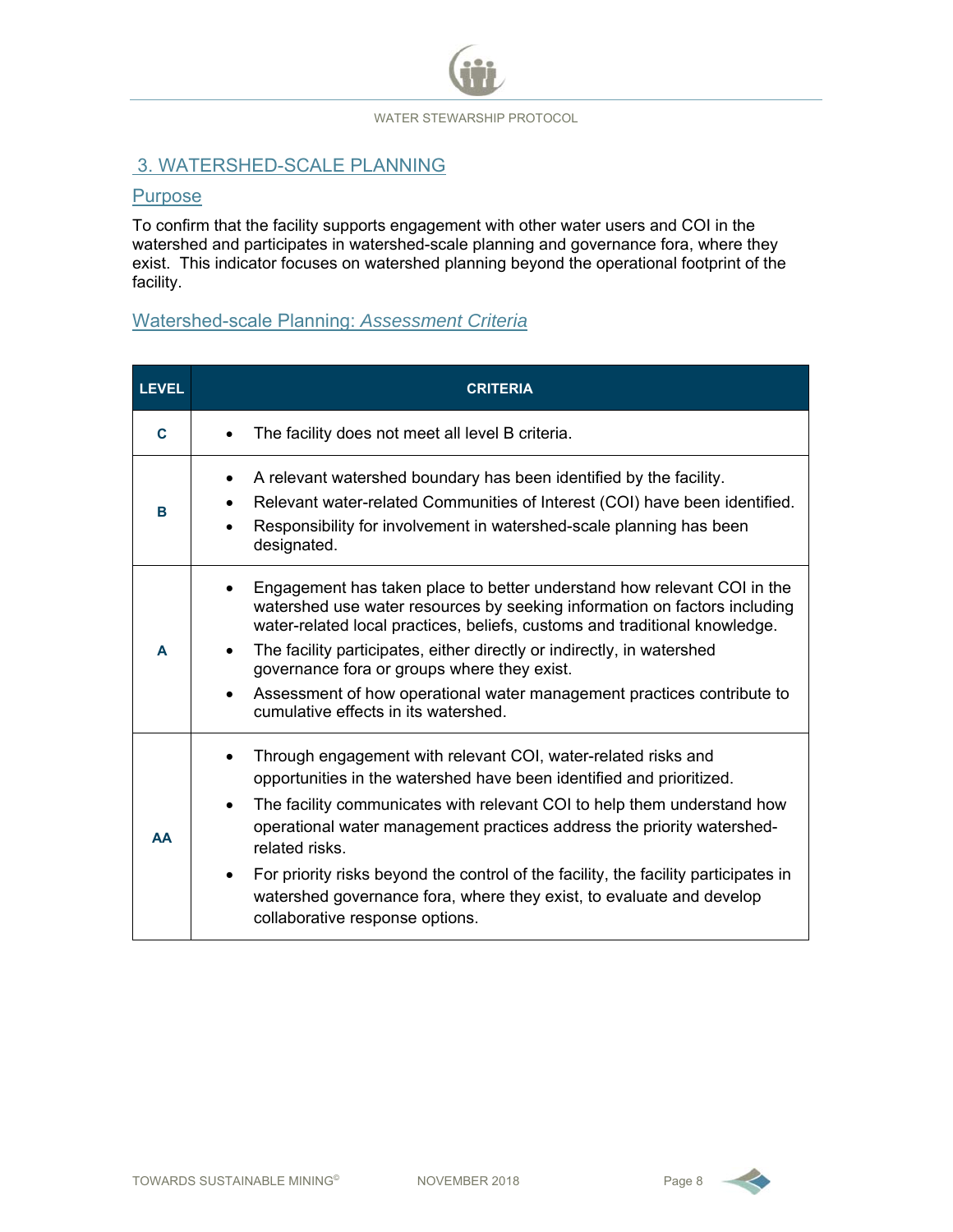

|            | Following Level A and AA engagement activities, at least one of the<br>$\bullet$<br>following initiatives is occurring in the facility's watershed: |
|------------|-----------------------------------------------------------------------------------------------------------------------------------------------------|
| <b>AAA</b> | Setting watershed-scale goals, including those contained in land<br>$\circ$<br>use plans where they exist.                                          |
|            | Developing a watershed plan.<br>$\circ$                                                                                                             |
|            | Tracking of watershed goals and engagement with water-related<br>$\circ$<br>COI on progress.                                                        |
|            | Collaborative monitoring at the watershed scale<br>$\circ$                                                                                          |

## Watershed-scale Planning: *Frequently Asked Questions*

|                 | <b>FAQ</b>                                                                                                                                                    | <b>PAGF</b> |
|-----------------|---------------------------------------------------------------------------------------------------------------------------------------------------------------|-------------|
| 11              | What is meant by "watershed"?                                                                                                                                 |             |
| 12 <sub>2</sub> | What is intended by watershed-scale planning?                                                                                                                 |             |
| 13              | How can a remote facility with no other water users in the watershed<br>support the types of collaborative activities identified in Indicator 3 Level<br>AAA? |             |
| 14              | What does monitoring at the watershed-scale include?                                                                                                          |             |

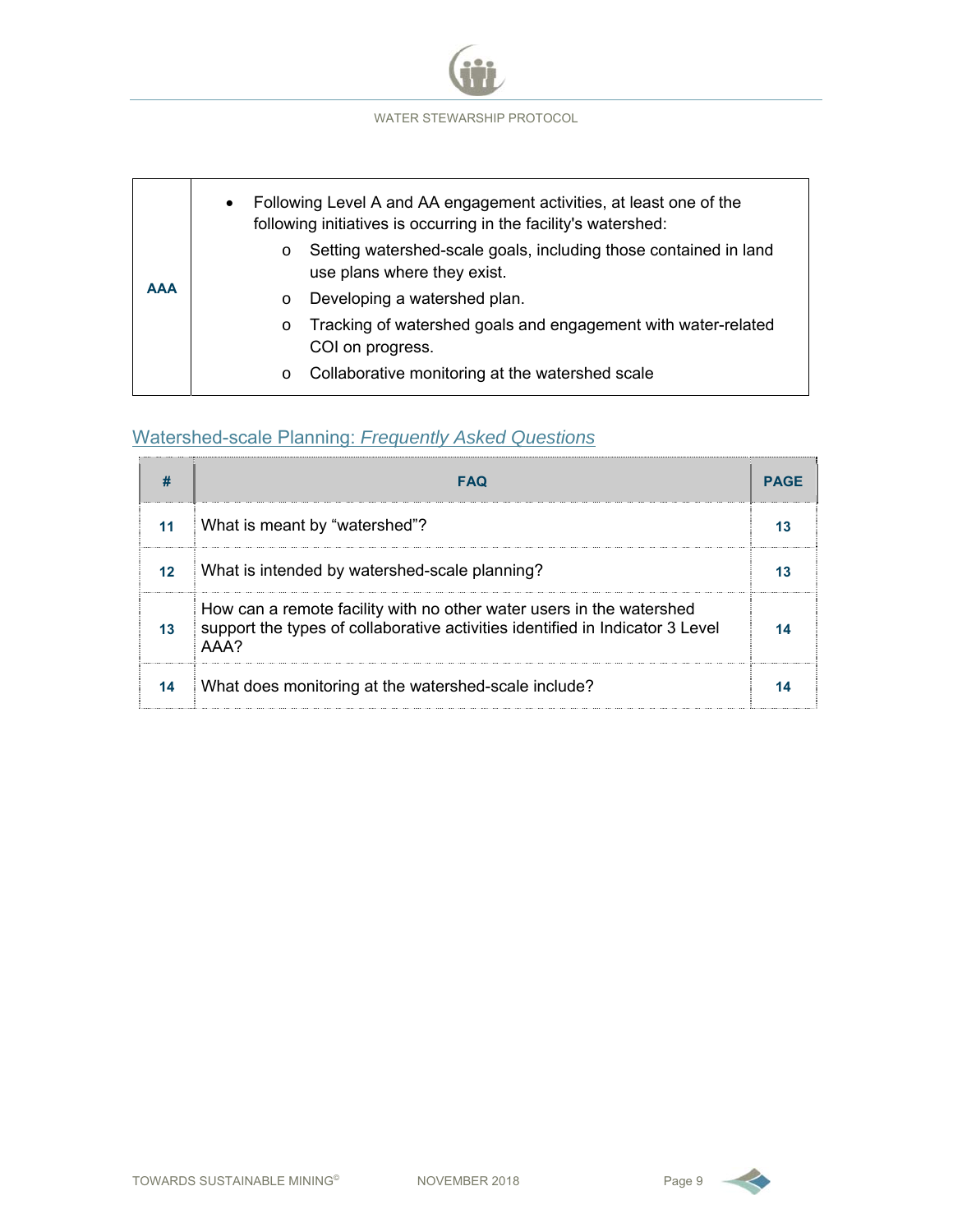# **4. WATER PERFORMANCE AND REPORTING**

## Purpose

To confirm that water related objectives or targets have been established to measure performance and that reporting is in place to inform decision-making and to communicate performance publicly.

## Water Performance and Reporting: *Assessment Criteria*

| <b>LEVEL</b> | <b>CRITERIA</b>                                                                                                                                                                                                                                                        |  |  |  |
|--------------|------------------------------------------------------------------------------------------------------------------------------------------------------------------------------------------------------------------------------------------------------------------------|--|--|--|
| C            | The facility does not meet all level B criteria.                                                                                                                                                                                                                       |  |  |  |
| в            | Water performance objective(s) or target(s) are established for relevant<br>water risks and/or opportunities.                                                                                                                                                          |  |  |  |
| A            | Progress of actions to achieve objective(s) or target(s) is regularly tracked<br>and reported to facility-level senior management.<br>Public reporting on water includes performance relative to established<br>objectives and targets.                                |  |  |  |
| <b>AA</b>    | Water-related objectives or targets have been met in the reporting year, or<br>corrective actions have been identified and are being implemented.<br>A system or process is in place for the independent verification of the<br>accuracy of public reporting on water. |  |  |  |
| <b>AAA</b>   | COI feedback on water reporting is actively sought.<br>Results of independent verification of the public reporting on water<br>٠<br>performance is publicly available.<br>Public reporting includes facility-level water data.                                         |  |  |  |

## Water Reporting and Disclosure: *Frequently Asked Questions*

|    | <b>FAQ</b>                                             | <b>PAGF</b> |
|----|--------------------------------------------------------|-------------|
| 15 | What is the difference between objectives and targets? |             |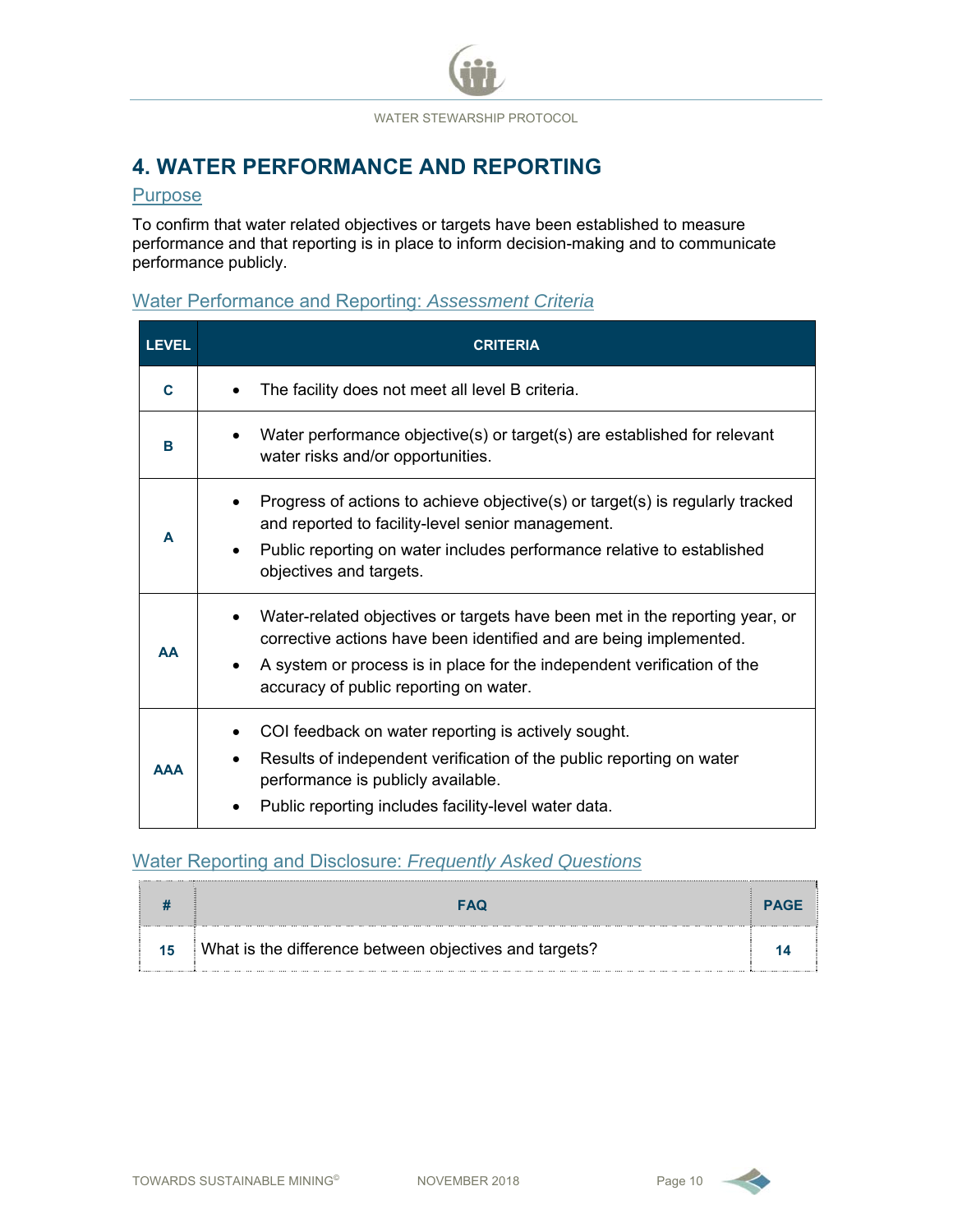

# **APPENDIX 1: FREQUENTLY ASKED QUESTIONS**

#### Protocol-Specific Guidance

#### **1. How is water stewardship defined?**

As there is no universal definition for the term water stewardship, individual companies should consider how they define the term to ensure their definition fits within the context of their facility and watershed. Below are two examples of definitions:

*Water stewardship is "the use of water that is socially equitable, environmentally sustainable and economically beneficial achieved through a stakeholder-inclusive process that involves site and catchment-based actions" -* Alliance for Water Stewardship (also adopted by the ICMM) http://a4ws.org/about/impacts-of-aws/

*"Water stewardship is about business understanding the risks they face from water scarcity and pollution and taking action to help ensure water is managed sustainably as a shared, public resource*. – World Wildlife Fund http://wwf.panda.org/our\_work/water/water\_management/

#### **2. What are relevant employees, contractors and facility-level Communities of Interest?**

Relevant employees and contractors are those that have direct or indirect responsibilities related to water management. Examples of those with direct responsibility would include the manager responsible for water treatment, water treatment operators or those with responsibility for environmental monitoring activities. An example of a position with indirect responsibilities are supply chain personnel as they may order critical control parts, pipes, etc. for water management and treatment infrastructure, but do not work directly on water management activities.

Examples of relevant facility-level Communities of Interest are other water users or water rights holders in the watershed and those that express an interest in waterrelated issues in the watershed.

#### **3. How should regional water stewardship approaches be reflected where there are multiple facilities in a single watershed?**

Where a company operates multiple facilities within a single watershed, the company may choose to adopt a regional approach to water stewardship. This could also include collaboration between different companies. In these cases, the division of roles and responsibilities between facility-level personnel and regional personnel should be clear and supporting systems should be developed and implemented at the appropriate level. Water stewardship targets may be set for the region, rather than each individual facility and public reporting of performance can be aggregated for the region.

#### **4. What is meant by "water performance"?**

Water performance is decided at a facility level based on water related risks and includes both water quality and quantity.

#### 5. **What is the intended scope of the independent verification of public reporting on water performance and can this be included in the external audit required in Levels AAA of indicator 2?**

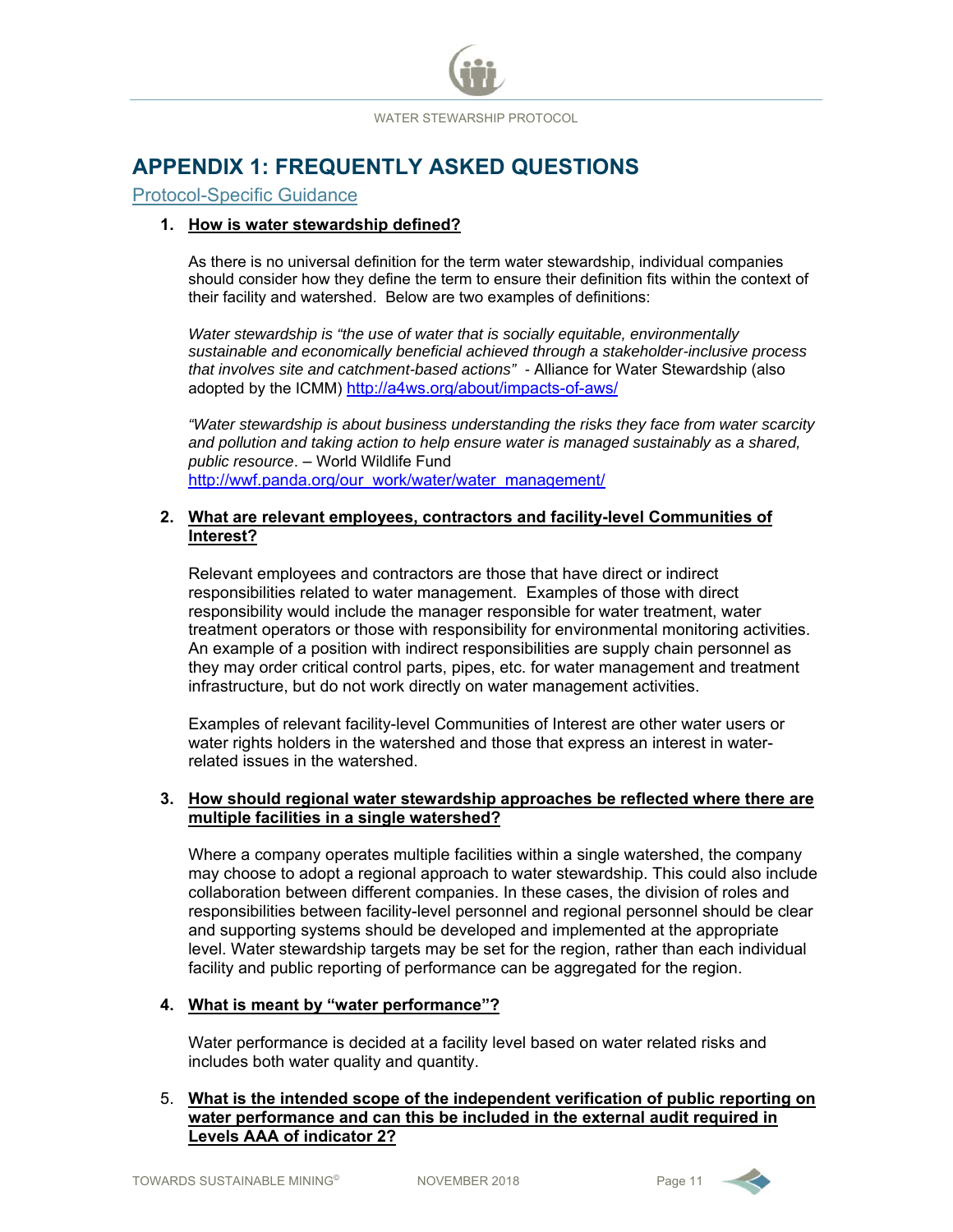The verification scope would include the accuracy, replicability, and completeness of water performance data and information, including performance relative to established objectives and/or targets. The verification can consider not only how the indicators are determined, but also the management and reporting systems used to ensure the indicators are consistently determined and reported over time. This requirement could be addressed through the external audit required in Level AAA of Indicator 2 if the scope of the audit explicitly includes accuracy, replicability and completeness of water performance data and information.

#### **6. What is meant by "site-wide water balance"?**

A site-wide water balance forecasts site water inflows, outflows and changes in water inventory and water management infrastructure over the life of the facility and including closure. A water balance allows for a range of scenarios to be modelled including "normal" hydrological conditions, less-frequent wet and dry hydrological conditions, feasible upset conditions, and conditions brought about by climate change (such as higher water inflows, restricted discharge, reduced storage capacity, droughts, etc.). The magnitude of the wet and dry hydrological conditions modelled will be defined on a risk basis. A water balance can also be used as the basis to develop a water quality model to forecast water quality over-time.

A site-wide water balance is used to support planning and the associated evolution of water management infrastructure and to demonstrate how the operations can manage water in the short and long term to minimize the potential impact to the environment or other water users in the watershed.

#### **7. What is meant by "Monitoring data are stored, and trends are analyzed on a predefined frequency to enable integrated decision-making"?**

Data relating to water quality and volumes are stored in a database that can be used to analyze the variables (which may include both environmental and operational data). A database could be either a dedicated environmental management database, a generic database, or a spreadsheet tool. It is at the discretion of the facility personnel responsible for water management to determine what type of database best serves their needs. Likewise, facility personnel responsible for water management should determine which types of analysis are most relevant to inform their water management decision making processes. Integrating the data and analysis into decision-making requires the facility to be able to show that the results of the analysis are being considered by personnel with decision making for water-related responsibilities.

#### **8. What is meant by "groundwater is modelled with an appropriate level of detail and physical scale as informed by identified risks?"**

This means that the facility has considered potential risks to groundwater such as water withdrawal, seepage into mine workings, or infiltration of mine-affected water into groundwater systems and has developed a conceptual and/or numerical model at a scale and to a level of detail that allows for assessment of the potential risk and mitigation options.

**9. Are improvement projects identified to mitigate risk assessed the same as projects that were identified as proactive opportunities?** 

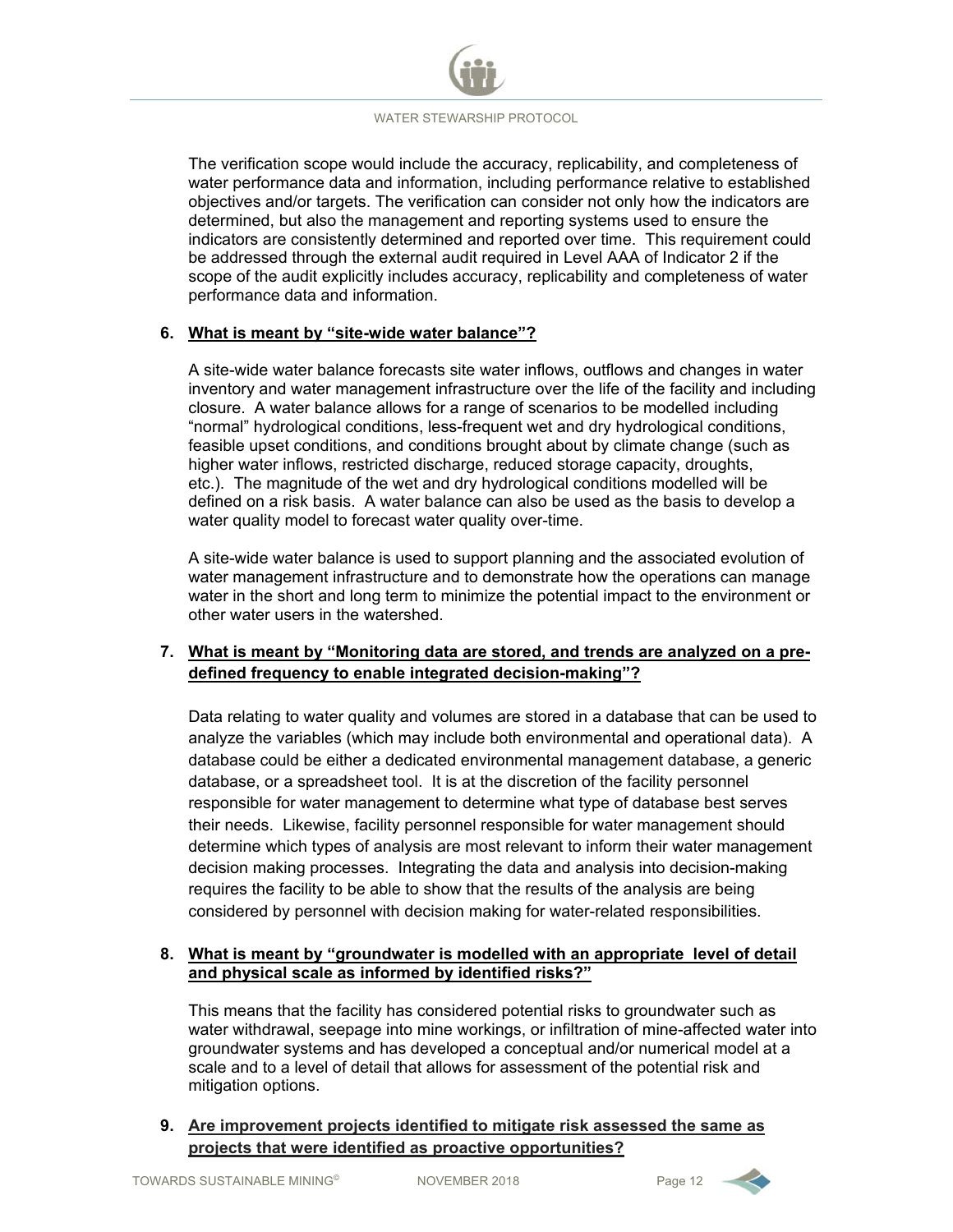

At some companies, the definition of risk includes opportunity. So, if a company can demonstrate implementation of mitigation measures as well as implementation of (improvement) opportunities, they would be assessed at Level AA. However, if only risks (i.e. threats) have been addressed then the company would be assessed as Level A.

#### **10. What does long-term mean with respect to water management considerations?**

Long-term water management considerations are those that extend beyond the operational phase of the facility and need to be considered with respect to closure planning. During the operational phase of the facility consideration should be given to such long-term water management considerations to look for opportunities to reduce closure liabilities and long-term treatment costs and to increase the long-term climate resiliency of the final closure configuration.

#### **11. What is meant by "watershed"?**

The area of land from which all surface runoff and subsurface waters flow through a sequence of streams, rivers, aquifers and lakes into the sea or another outlet at a single river mouth, estuary or delta; and the area downstream affected by the facility's discharge. Watersheds, as defined here, include associated groundwater areas and may include portions of water bodies (such as lakes or rivers). Watersheds are also referred to as catchments, basins (or sub-basins).The term 'catchment' is used by ICMM whereas TSM uses 'watershed'. For the purposes of TSM, the terms are interchangeable.

Additional detailed guidance is provided in the ICMM's *A Practical Guide to Catchment-Based Water Management for the Mining and Metals Industry* (2015) and the Alliance for Water Stewardship.

#### **12. What is intended by watershed-scale planning?**

The ICMM provides detailed guidance on watershed-scale planning in *A Practical Guide to Catchment-Based Water Management for the Mining and Metals Industry*. This document includes the following description:

*A catchment-based approach to managing water resources looks at activities and issues in the catchment as a whole, rather than considering different aspects separately. It requires a diverse range of processes to be considered, including the hydrology and land use, as well as broader political, economic, social and ecological dynamics that influence water availability and quality. A catchmentbased approach encourages organizations to consider holistically how competing demands on water resources from a range of stakeholders (domestic water users, industry, regulators, politicians) can create pressures and lead to conflict if not appropriately managed. It also requires that people from different sectors be brought together to identify issues and agree priorities for action, and ultimately build local partnerships to put these actions in place.*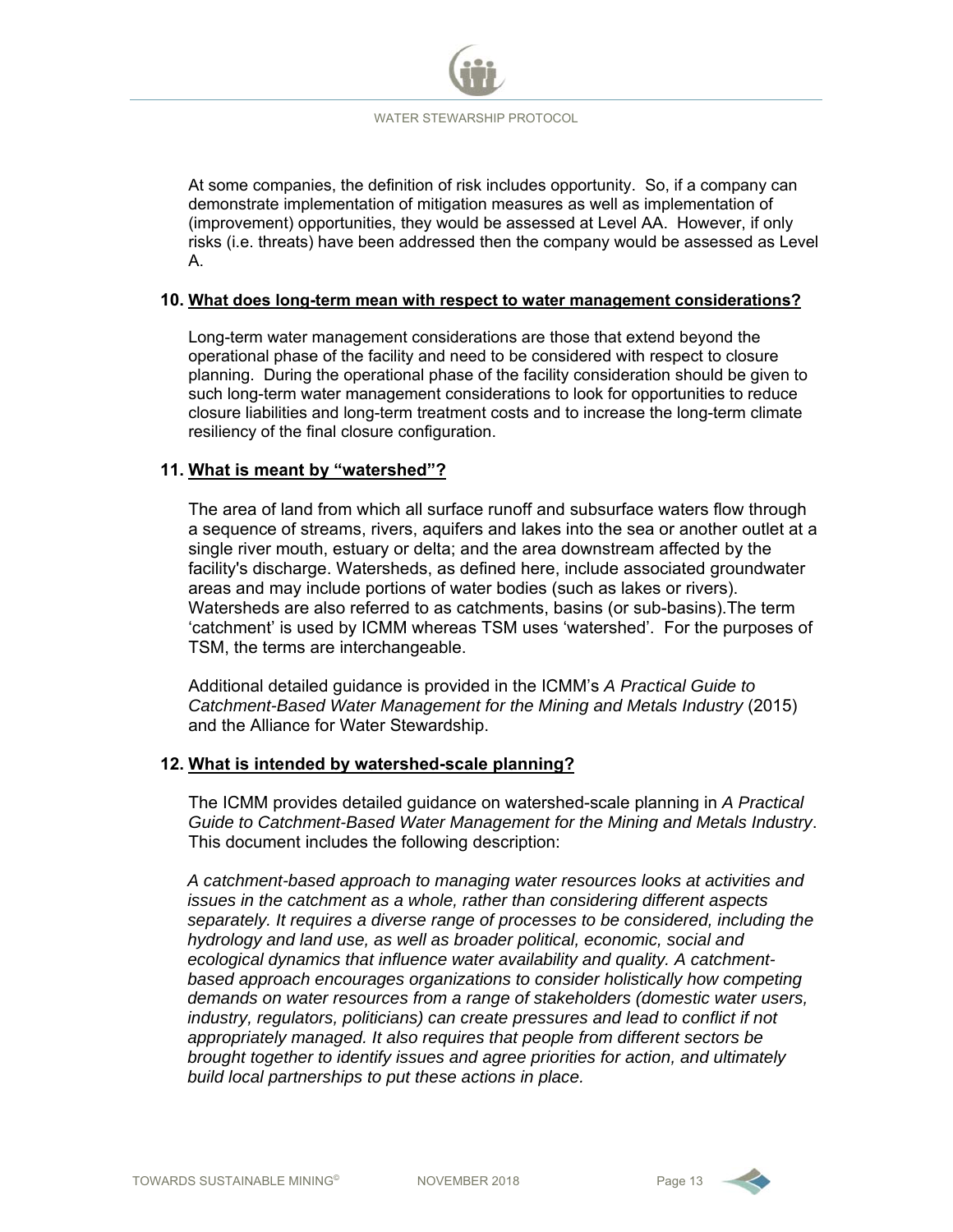

#### **13. How can a remote facility with no other water users in the watershed support the types of collaborative initiatives identified in Indicator 3 Level AAA?**

Where a facility is considered remote and there are no other identified water users in the watershed, that facility can achieve Level AAA in Indicator 3 by demonstrating that operational water management practices and goals are informed by an understanding of the watershed.

#### **14. What does monitoring at the watershed-scale include?**

Monitoring at the watershed scale is defined based on the attributes of each watershed defined through engagement with water-related COI and other users. It could include cumulative effects monitoring where there are multiple users, monitoring and assessment of minimum instream flow requirements, and collaborative monitoring programs.

#### **15. What is the difference between objectives and targets?**

For the purpose of this protocol, objectives are intended to reflect qualitative goals whereas targets are intended to be quantitative goals.

#### **16. Useful References**

- **1.** International Council on Mining & Metals (ICMM): *A Practical Guide to Catchment-Based Water Management* https://www.icmm.com/guide-to-catchment-based-water-management
- **2.** ICMM: A Practical Guide to Consistent Water Reporting https://www.icmm.com/en-gb/environment/water/water-reporting

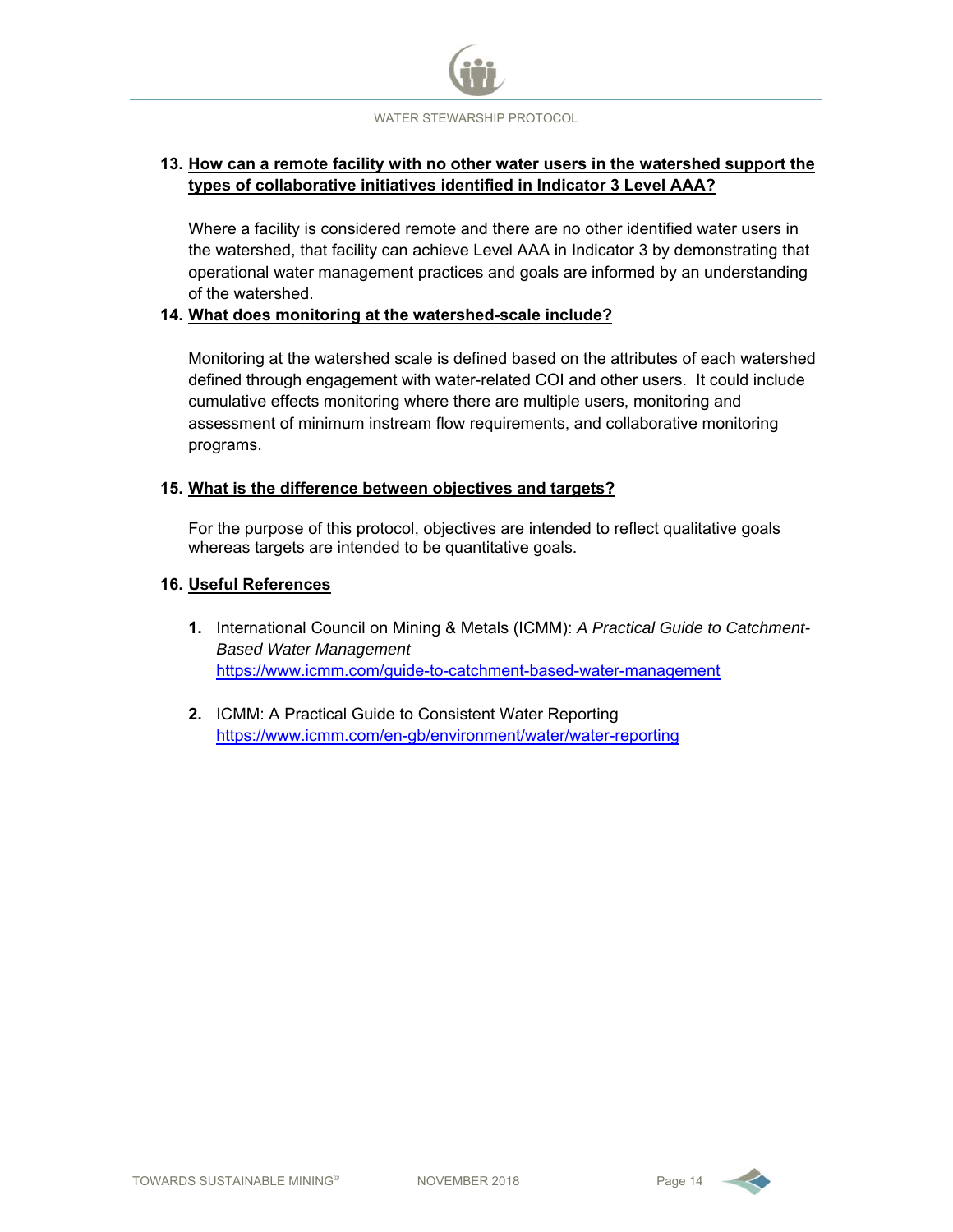

# **APPENDIX 2: TSM SELF ASSESSMENT CHECKLIST**

Water Stewardship Protocol

| Facility Name: | Company Name:   |  |
|----------------|-----------------|--|
| Assessed By:   | Date Submitted: |  |

| <b>Supporting Documentation / Evidence:</b> |                 |  |  |  |  |  |
|---------------------------------------------|-----------------|--|--|--|--|--|
| <b>NAME OF DOCUMENT</b>                     | <b>LOCATION</b> |  |  |  |  |  |
|                                             |                 |  |  |  |  |  |
|                                             |                 |  |  |  |  |  |
|                                             |                 |  |  |  |  |  |
|                                             |                 |  |  |  |  |  |
|                                             |                 |  |  |  |  |  |
|                                             |                 |  |  |  |  |  |
|                                             |                 |  |  |  |  |  |
|                                             |                 |  |  |  |  |  |

| Interviewees: |                 |             |                 |  |  |  |  |
|---------------|-----------------|-------------|-----------------|--|--|--|--|
| <b>NAME</b>   | <b>POSITION</b> | <b>NAME</b> | <b>POSITION</b> |  |  |  |  |
|               |                 |             |                 |  |  |  |  |
|               |                 |             |                 |  |  |  |  |
|               |                 |             |                 |  |  |  |  |
|               |                 |             |                 |  |  |  |  |

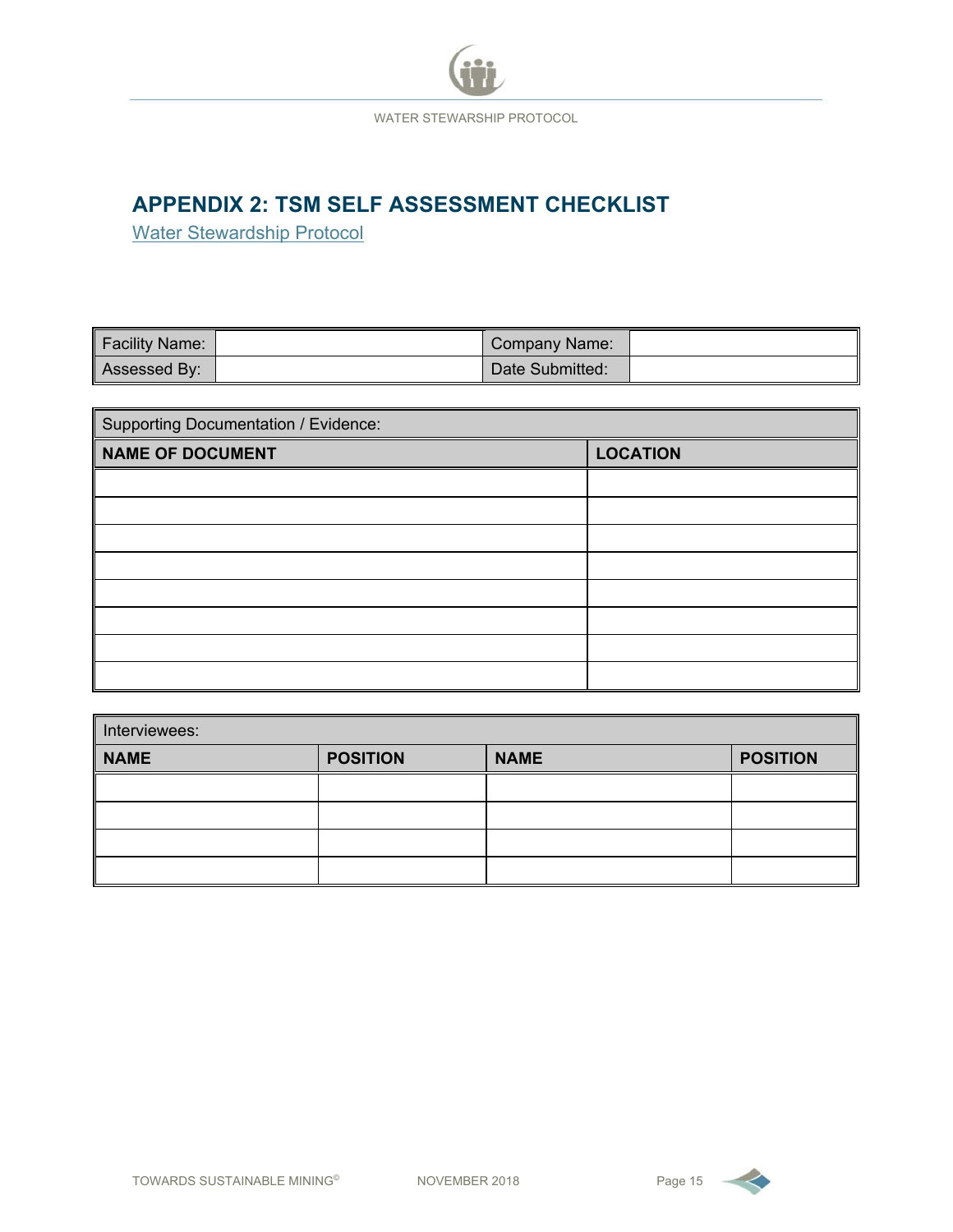

|                         | <b>QUESTION</b>                                                                                                                                                                                         | Υ | N | <b>NA</b> | <b>DESCRIPTION &amp; EVIDENCE</b> |
|-------------------------|---------------------------------------------------------------------------------------------------------------------------------------------------------------------------------------------------------|---|---|-----------|-----------------------------------|
|                         | <b>INDICATOR 1: WATER GOVERNANCE</b>                                                                                                                                                                    |   |   |           |                                   |
|                         | Is there a demonstrated senior management<br>commitment to water stewardship in place<br>(consistent or not with the intent of the TSM<br>Water Stewardship Framework)?                                 |   |   |           |                                   |
| 1 Level B<br>Indicator  | Have accountabilities for water stewardship<br>been assigned?                                                                                                                                           |   |   |           |                                   |
|                         | Are there processes in place to track and<br>correct non-compliances with water-related<br>regulatory requirements and commitments?                                                                     |   |   |           |                                   |
|                         | If you have answered "Yes" to all of the Level B questions, continue to the Level A questions. If you have not<br>answered "Yes" to all of the Level B questions, assess the facility as a Level C.     |   |   |           |                                   |
|                         | Is there a demonstrated senior management<br>commitment to water stewardship that is<br>consistent with the intent of the TSM Water<br>Stewardship Framework?                                           |   |   |           |                                   |
| Indicator 1<br>Level A  | Has the commitment to water stewardship<br>been communicated to relevant employees,<br>contractors and water related, facility-level<br>COI?                                                            |   |   |           |                                   |
|                         | Are roles, responsibilities and accountabilities<br>defined?                                                                                                                                            |   |   |           |                                   |
|                         | If you have answered "Yes" to all of the Level A questions, continue to the Level AA questions. If you have not<br>answered "Yes" to all of the Level A questions, assess the facility as a Level B.    |   |   |           |                                   |
|                         | Has an assessment of water risks and<br>opportunities been integrated into annual<br>business planning and/or budgeting<br>processes?                                                                   |   |   |           |                                   |
|                         | Has an internal audit been conducted in the<br>last three (3) years to determine:                                                                                                                       |   |   |           |                                   |
|                         | The degree of consistency of facility<br>water stewardship practices with the<br>TSM Water Stewardship<br>Framework?                                                                                    |   |   |           |                                   |
| Indicator 1<br>Level AA | Whether commitments to water<br>$\bullet$<br>stewardship have been<br>communicated to relevant<br>employees, contractors, and water-<br>related facility-level COI?                                     |   |   |           |                                   |
|                         | Whether roles, responsibilities and<br>$\bullet$<br>accountabilities for water<br>stewardship are defined?                                                                                              |   |   |           |                                   |
|                         | If you have answered "Yes" to all of the Level AA questions, continue to the Level AAA questions. If you have<br>not answered "Yes" to all of the Level AA questions, assess the facility as a Level A. |   |   |           |                                   |

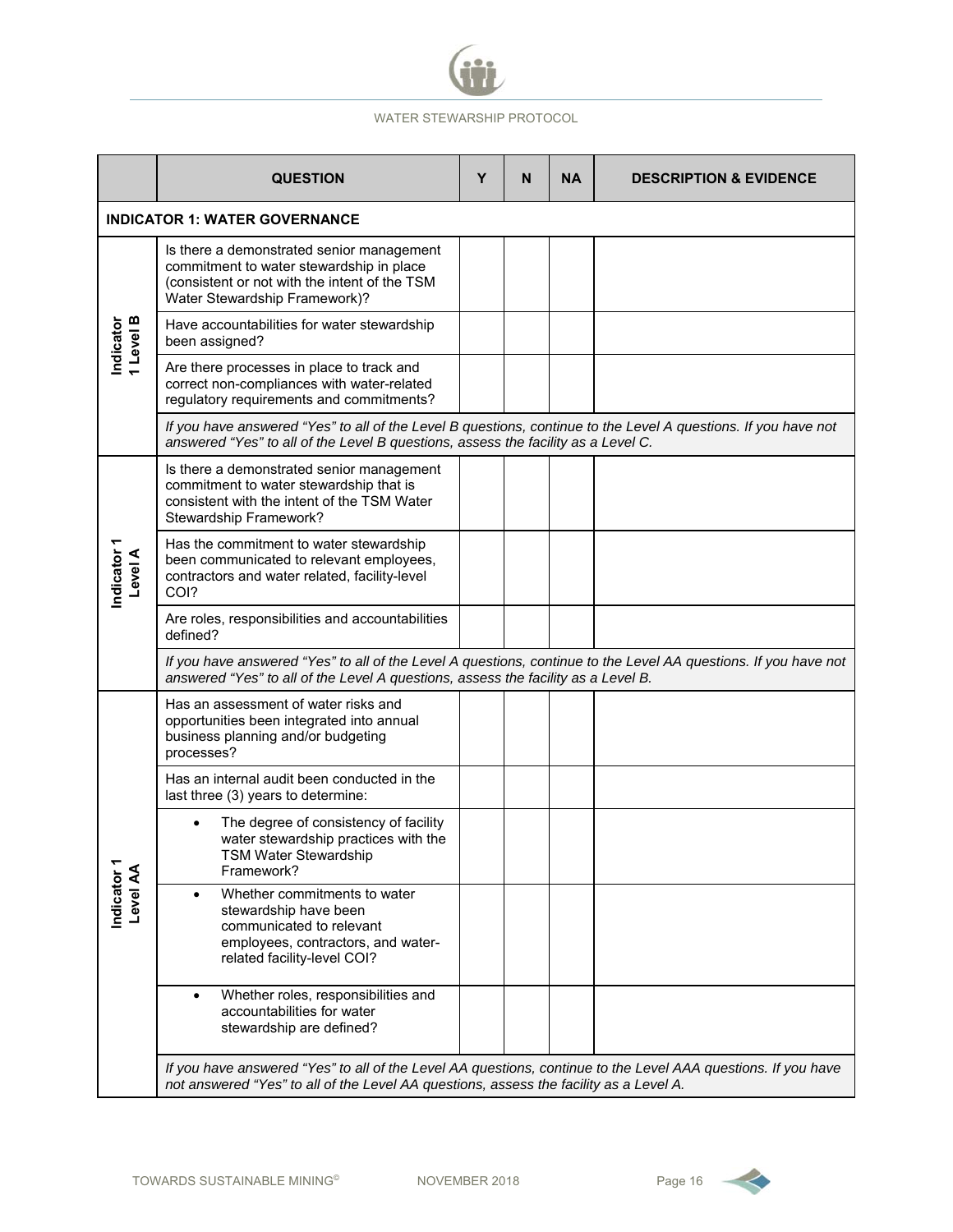

|                           | Has an external audit been conducted in the<br>last three (3) years to determine:                                                                                                                         |        |  |
|---------------------------|-----------------------------------------------------------------------------------------------------------------------------------------------------------------------------------------------------------|--------|--|
|                           | The degree of consistency of facility<br>water stewardship practices with the<br><b>TSM Water Stewardship</b><br>Framework?                                                                               |        |  |
| Indicator<br><b>Level</b> | Whether commitments to water<br>stewardship have been<br>communicated to relevant<br>employees, contractors, and water-<br>related facility-level COI?                                                    |        |  |
|                           | Whether roles, responsibilities and<br>accountabilities for operational water<br>management and watershed-scale<br>planning have been defined?                                                            |        |  |
|                           | If you have answered "Yes" to all of the Level AAA questions, assess the facility as a Level AAA. If you have<br>not answered "Yes" to all of the Level AAA questions, assess the facility as a Level AA. |        |  |
|                           | <b>ASSESSED LEVEL OF PERFORMANCE FOR INDICATOR 1</b>                                                                                                                                                      | Level: |  |

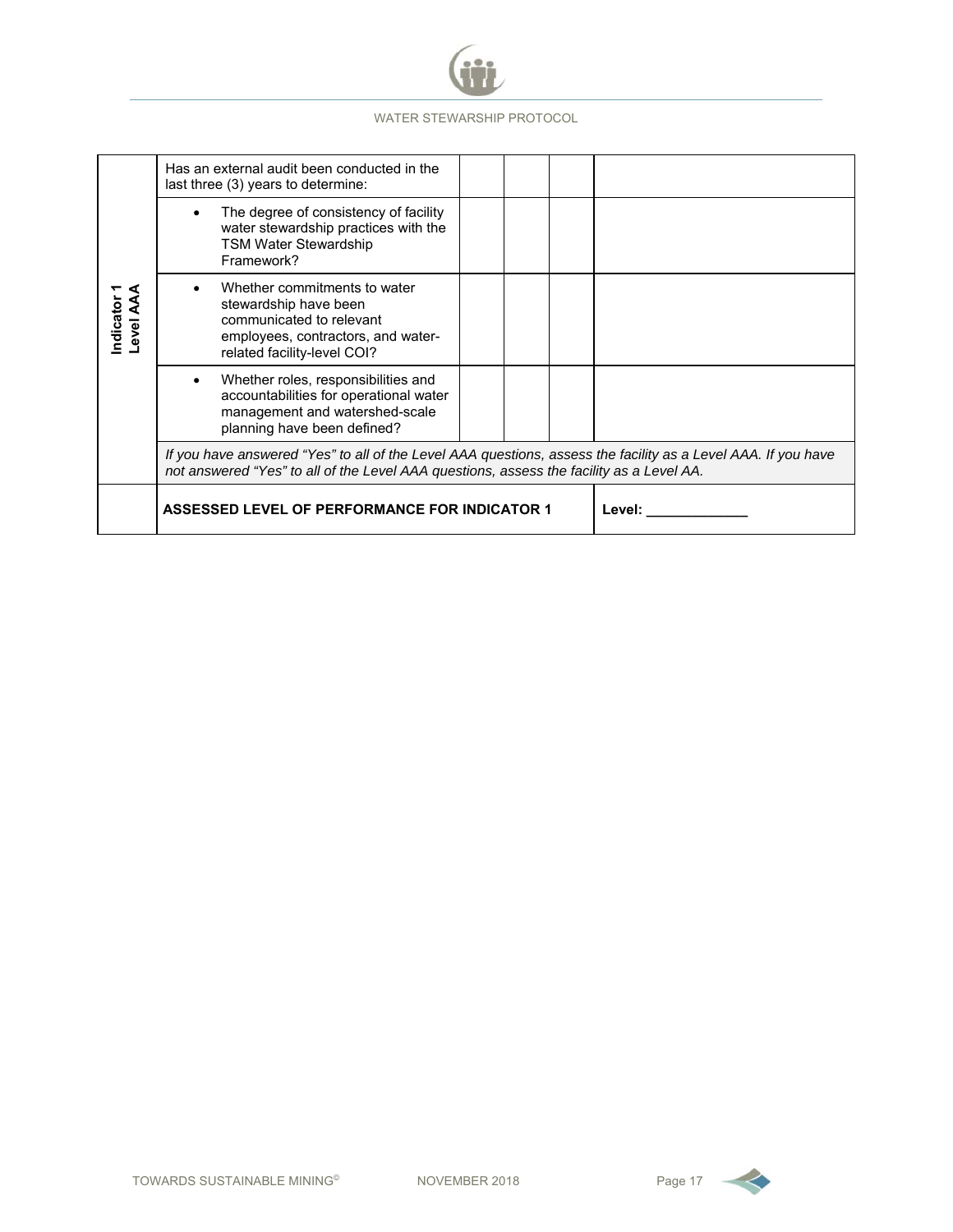

|                                                  | <b>QUESTION</b>                                                                                                                                                                                                               | Y | N | <b>NA</b> | <b>DESCRIPTION &amp; EVIDENCE</b> |  |  |
|--------------------------------------------------|-------------------------------------------------------------------------------------------------------------------------------------------------------------------------------------------------------------------------------|---|---|-----------|-----------------------------------|--|--|
| <b>INDICATOR 2: OPERATIONAL WATER MANAGEMENT</b> |                                                                                                                                                                                                                               |   |   |           |                                   |  |  |
|                                                  | Have facility-level risks related to surface<br>water and groundwater been identified and<br>assessed?                                                                                                                        |   |   |           |                                   |  |  |
| Indicator <sub>2</sub><br>Level B                | Are processes established to monitor the<br>facility's water performance?                                                                                                                                                     |   |   |           |                                   |  |  |
|                                                  | Are records of facility-level water quality and<br>water quantity data maintained?                                                                                                                                            |   |   |           |                                   |  |  |
|                                                  | If you have answered "Yes" to all of the Level B questions, continue to the Level A questions. If you have not<br>answered "Yes" to all of the Level B questions, assess the facility as a Level C.                           |   |   |           |                                   |  |  |
|                                                  | Has a systematic approach to operational<br>water management been established and<br>implemented?                                                                                                                             |   |   |           |                                   |  |  |
|                                                  | Has a site-wide water balance been prepared<br>for the facility?                                                                                                                                                              |   |   |           |                                   |  |  |
|                                                  | Has a pre-defined frequency been<br>established for updating the water balance?                                                                                                                                               |   |   |           |                                   |  |  |
|                                                  | Do updates to the water balance incorporate<br>monitoring data?                                                                                                                                                               |   |   |           |                                   |  |  |
|                                                  | Is there a water monitoring program that<br>addresses both surface water and<br>groundwater?                                                                                                                                  |   |   |           |                                   |  |  |
| ndicator 2<br>evel A                             | Has the selection of water quality and<br>quantity parameters for the monitoring<br>program been informed by identified risks?                                                                                                |   |   |           |                                   |  |  |
|                                                  | Have controls been established based on<br>identified risks and are those controls being<br>implemented?                                                                                                                      |   |   |           |                                   |  |  |
|                                                  | Have response and contingency plans been<br>established for water-related risks and<br>incidents?                                                                                                                             |   |   |           |                                   |  |  |
|                                                  | Have relevant employees and contractors<br>been provided with training that is in<br>accordance with their roles and<br>responsibilities?                                                                                     |   |   |           |                                   |  |  |
|                                                  | If you have answered "Yes" to all of the Level A questions, continue to the Level AA questions. If you have not<br>answered "Yes" to all of the Level A questions, assess the facility as a Level B.                          |   |   |           |                                   |  |  |
| Indicator <sub>2</sub><br>Level AA               | Are water balances updated on a pre-defined<br>frequency, incorporating monitoring data and<br>a range of climate conditions including<br>potential variability from climate change, if<br>relevant to the operational phase? |   |   |           |                                   |  |  |
|                                                  | Is there a process in place to identify<br>opportunities to improve water performance<br>and is it being implemented, as planned, and<br>monitored for effectiveness?                                                         |   |   |           |                                   |  |  |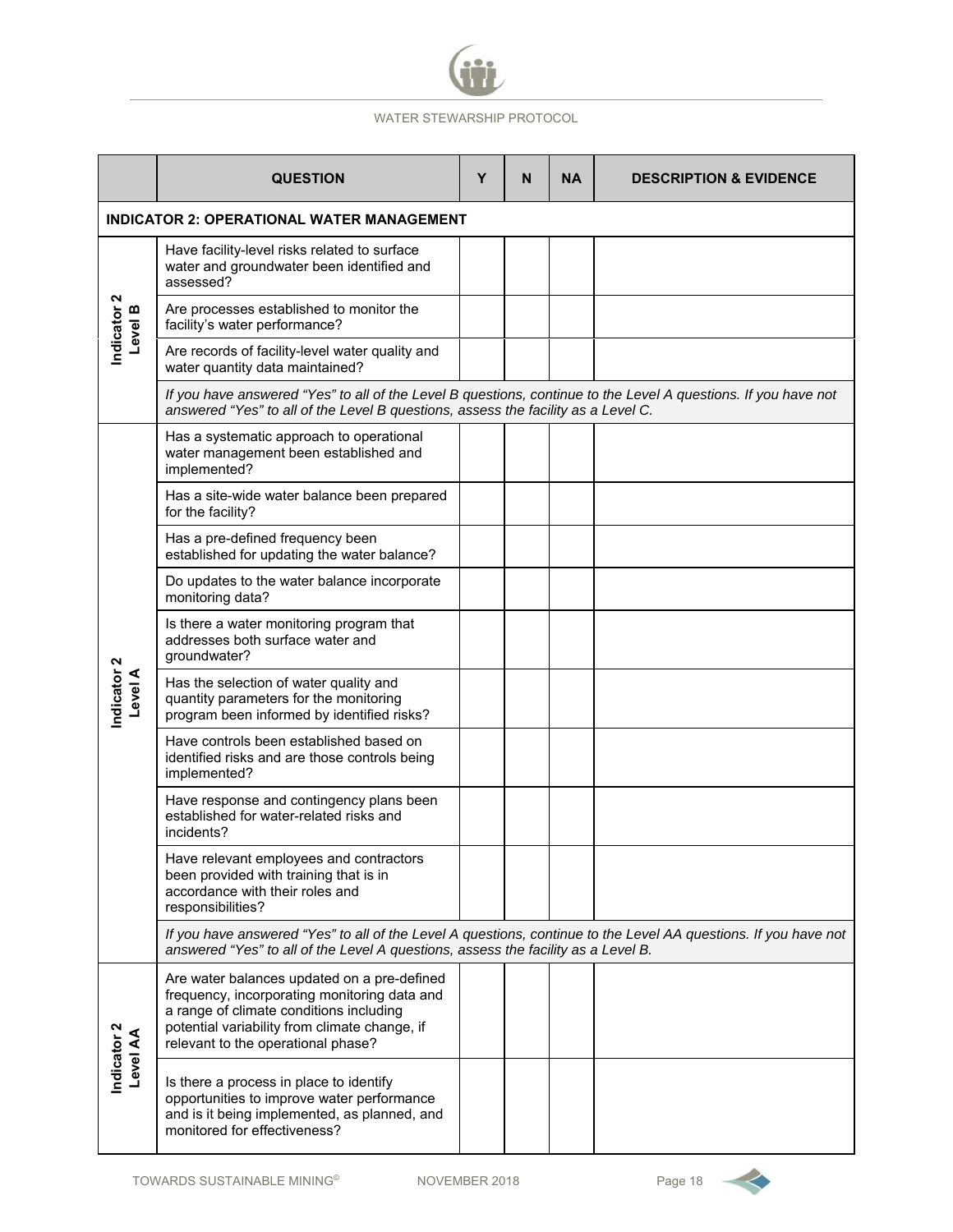

|                          | <b>QUESTION</b>                                                                                                                                                                                                                                                      | Y | N | <b>NA</b> | <b>DESCRIPTION &amp; EVIDENCE</b> |
|--------------------------|----------------------------------------------------------------------------------------------------------------------------------------------------------------------------------------------------------------------------------------------------------------------|---|---|-----------|-----------------------------------|
|                          | Are Control measures in place for water-<br>related risks and being monitored for<br>effectiveness?                                                                                                                                                                  |   |   |           |                                   |
|                          | Are monitoring data stored and are trends<br>analyzed on a pre-defined frequency to<br>inform continual improvement and/or<br>decision-making processes?                                                                                                             |   |   |           |                                   |
|                          | is groundwater modelled with an appropriate<br>level of detail and physical scale as informed<br>by identified risks?                                                                                                                                                |   |   |           |                                   |
|                          | Has an internal audit been conducted in the<br>last three years to determine whether the<br>operational water management practices<br>meet the requirements of Level A?                                                                                              |   |   |           |                                   |
|                          | If you have answered "Yes" to all of the Level AA questions, continue to the Level AAA questions. If you have<br>not answered "Yes" to all of the Level AA questions, assess the facility as a Level A.                                                              |   |   |           |                                   |
|                          | Have long-term water management<br>considerations been incorporated into current<br>water management decision-making<br>processes and closure plans?                                                                                                                 |   |   |           |                                   |
|                          | If the opportunities to minimize long term<br>water management activities beyond the life<br>of mine have been identified, are they being<br>incorporated into long-term investment<br>decisions and/or closure plans?                                               |   |   |           |                                   |
| Indicator 2<br>Level AAA | Has an external audit been conducted in the<br>last three years to determine whether the<br>operational water management practices<br>meet the requirements of Level A and AA and<br>did that audit include an evaluation of the<br>effectiveness of implementation. |   |   |           |                                   |
|                          | Is there a process in place to track whether<br>opportunities for improvement identified in the<br>evaluation of effectiveness have been acted<br>upon?                                                                                                              |   |   |           |                                   |
|                          | If you have answered "Yes" to all of the Level AAA questions, assess the facility as a Level AAA. If you have<br>not answered "Yes" to all of the Level AAA questions, assess the facility as a Level AA.                                                            |   |   |           |                                   |
|                          | <b>ASSESSED LEVEL OF PERFORMANCE FOR INDICATOR 2</b>                                                                                                                                                                                                                 |   |   |           | Level:                            |

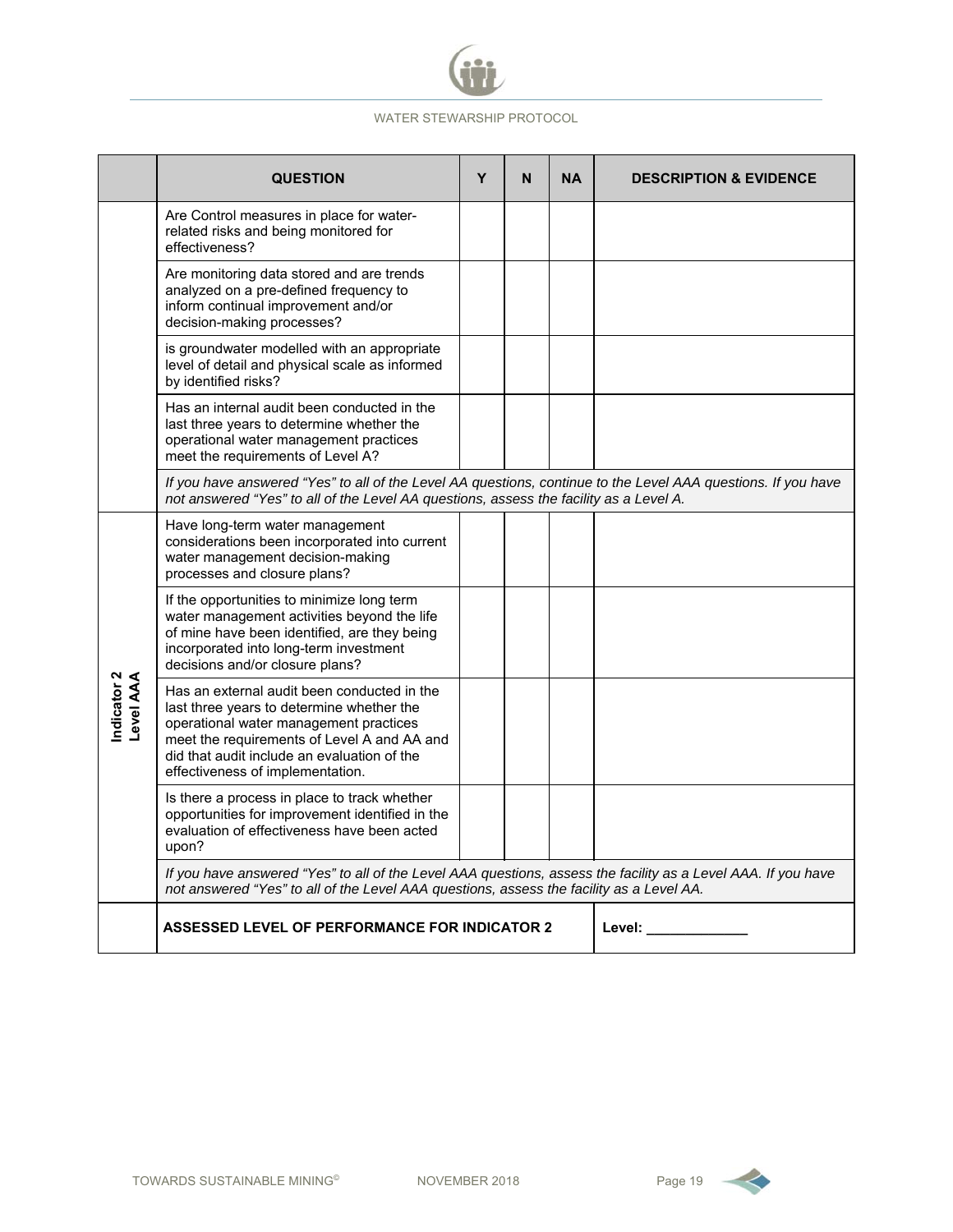|                                                                                                                                                                                                         | <b>QUESTION</b>                                                                                                                                                                                                                                           | Y | N | <b>NA</b> | <b>DESCRIPTION &amp; EVIDENCE</b> |  |  |
|---------------------------------------------------------------------------------------------------------------------------------------------------------------------------------------------------------|-----------------------------------------------------------------------------------------------------------------------------------------------------------------------------------------------------------------------------------------------------------|---|---|-----------|-----------------------------------|--|--|
| <b>INDICATOR 3: WATERSHED-SCALE PLANNING</b>                                                                                                                                                            |                                                                                                                                                                                                                                                           |   |   |           |                                   |  |  |
| Indicator 3<br>Level B                                                                                                                                                                                  | Has a relevant watershed boundary been<br>identified by the facility?                                                                                                                                                                                     |   |   |           |                                   |  |  |
|                                                                                                                                                                                                         | Have relevant water-related communities of<br>interest (COI) been identified?                                                                                                                                                                             |   |   |           |                                   |  |  |
|                                                                                                                                                                                                         | Has responsibility for involvement in<br>watershed-scale planning been designated?                                                                                                                                                                        |   |   |           |                                   |  |  |
|                                                                                                                                                                                                         | If you have answered "Yes" to all of the Level B questions, continue to the Level A questions. If you have not<br>answered "Yes" to all of the Level B questions, assess the facility as a Level C.                                                       |   |   |           |                                   |  |  |
|                                                                                                                                                                                                         | Has engagement taken place in the<br>watershed to better understand how relevant<br>water-related COI use water resources by<br>seeking information on factors including<br>water-related local practices, beliefs, customs<br>and traditional knowledge? |   |   |           |                                   |  |  |
|                                                                                                                                                                                                         | Did the engagement seek information on<br>factors including water-related local practices,<br>beliefs, customs and traditional knowledge?                                                                                                                 |   |   |           |                                   |  |  |
| Indicator 3<br>Level A                                                                                                                                                                                  | Does the facility participate, either directly or<br>indirectly, in watershed governance fora or<br>groups where they exist?                                                                                                                              |   |   |           |                                   |  |  |
|                                                                                                                                                                                                         | Has an assessment of how operational water<br>management practices contribute to<br>cumulative effects in its watershed been<br>undertaken?                                                                                                               |   |   |           |                                   |  |  |
|                                                                                                                                                                                                         | If you have answered "Yes" to all of the Level A questions, continue to the Level AA questions. If you have<br>not answered "Yes" to all of the Level A questions, assess the facility as a Level B.                                                      |   |   |           |                                   |  |  |
|                                                                                                                                                                                                         | Has the facility engaged with relevant water-<br>related COI to identify and prioritize water-<br>related risks and opportunities in the<br>watershed?                                                                                                    |   |   |           |                                   |  |  |
| icator 3<br>vel AA                                                                                                                                                                                      | Does the facility communicate with relevant<br>water-related COI to help them understand<br>how operational water management practices<br>address the priority watershed-related risks?                                                                   |   |   |           |                                   |  |  |
| قع<br>ا                                                                                                                                                                                                 | Where they exist, does the facility participate<br>in watershed governance fora to evaluate and<br>develop collaborative response options for<br>priority risks beyond the control of the facility?                                                       |   |   |           |                                   |  |  |
| If you have answered "Yes" to all of the Level AA questions, continue to the Level AAA questions. If you have<br>not answered "Yes" to all of the Level AA questions, assess the facility as a Level A. |                                                                                                                                                                                                                                                           |   |   |           |                                   |  |  |
|                                                                                                                                                                                                         | Are one or more of the following occurring in<br>the facility's watershed?                                                                                                                                                                                |   |   |           |                                   |  |  |
|                                                                                                                                                                                                         | Setting watershed-scale goals,<br>including those contained in land                                                                                                                                                                                       |   |   |           |                                   |  |  |
|                                                                                                                                                                                                         | use plans where they exist.<br>Developing a watershed plan.                                                                                                                                                                                               |   |   |           |                                   |  |  |
| Indicator 3<br>Level AAA                                                                                                                                                                                | Tracking of watershed goals and<br>engagement with water-related COI                                                                                                                                                                                      |   |   |           |                                   |  |  |
|                                                                                                                                                                                                         | on progress.<br>Collaborative Monitoring at the<br>watershed scale                                                                                                                                                                                        |   |   |           |                                   |  |  |

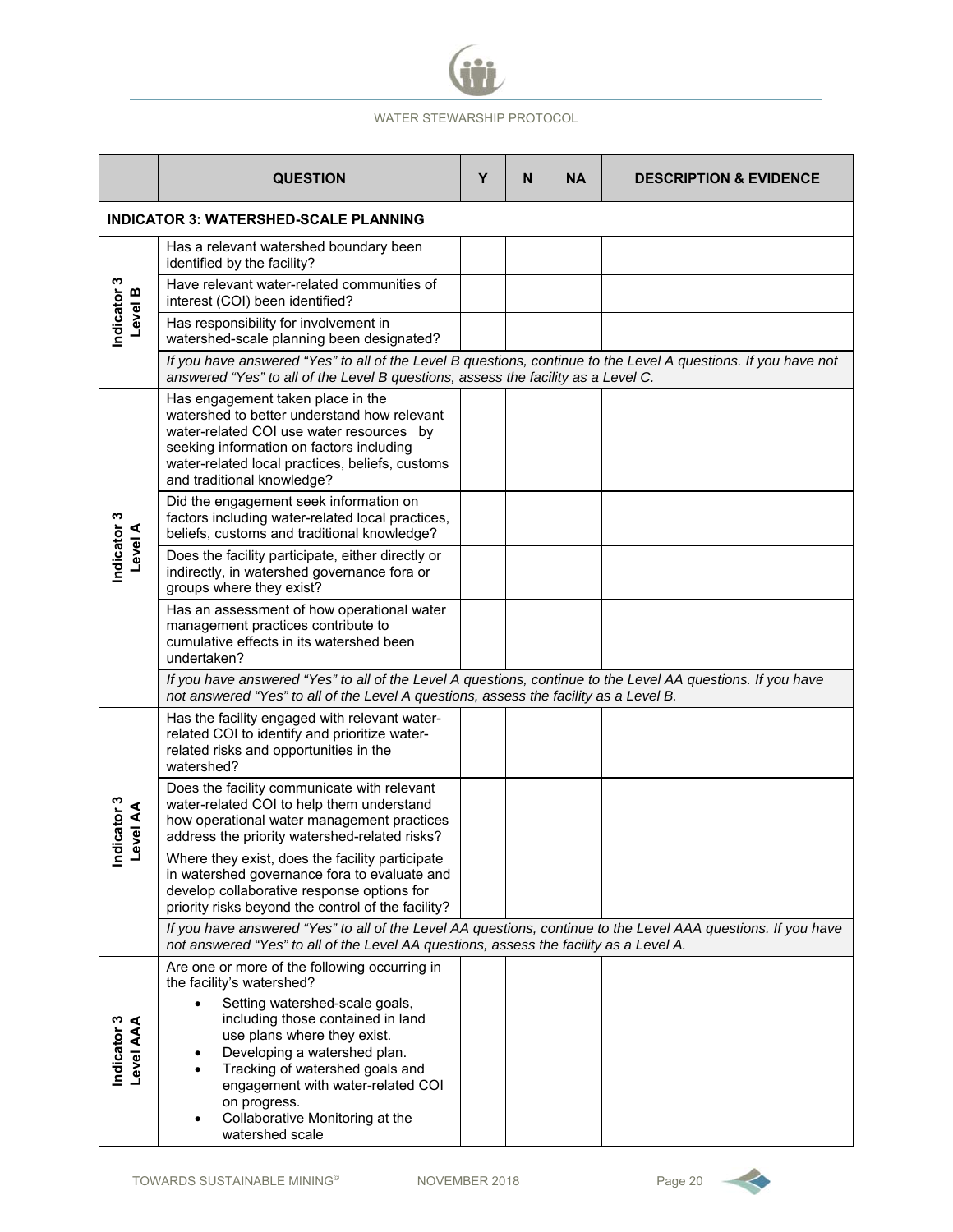| <b>QUESTION</b>                                                                                                                                                                                           |  | N | <b>NA</b> | <b>DESCRIPTION &amp; EVIDENCE</b> |  |
|-----------------------------------------------------------------------------------------------------------------------------------------------------------------------------------------------------------|--|---|-----------|-----------------------------------|--|
| If you have answered "Yes" to all of the Level AAA questions, assess the facility as a Level AAA. If you have<br>not answered "Yes" to all of the Level AAA questions, assess the facility as a Level AA. |  |   |           |                                   |  |
| ASSESSED LEVEL OF PERFORMANCE FOR INDICATOR 3                                                                                                                                                             |  |   |           | Level:                            |  |

|                                  | <b>QUESTION</b>                                                                                                                                                                                           | Υ | N | NA | <b>DESCRIPTION &amp; EVIDENCE</b> |  |  |  |
|----------------------------------|-----------------------------------------------------------------------------------------------------------------------------------------------------------------------------------------------------------|---|---|----|-----------------------------------|--|--|--|
|                                  | <b>INDICATOR 4: WATER REPORTING AND PERFORMANCE</b>                                                                                                                                                       |   |   |    |                                   |  |  |  |
| Indicator 4<br>m<br><b>Level</b> | Have water performance objective(s) or<br>target(s) been established for relevant water<br>risks and/or opportunities?                                                                                    |   |   |    |                                   |  |  |  |
|                                  | If you have answered "Yes" to all of the Level B questions, continue to the Level A questions. If you have not<br>answered "Yes" to all of the Level B questions, assess the facility as a Level C.       |   |   |    |                                   |  |  |  |
|                                  | Is progress on actions to achieve objective(s)<br>or target(s) regularly tracked and reported to<br>facility-level senior management?                                                                     |   |   |    |                                   |  |  |  |
| Indicator 4<br>Level A           | Does public reporting on water include<br>performance relative to established objectives<br>and targets?                                                                                                  |   |   |    |                                   |  |  |  |
|                                  | If you have answered "Yes" to all of the Level A questions, continue to the Level AA questions. If you have not<br>answered "Yes" to all of the Level A questions, assess the facility as a Level B.      |   |   |    |                                   |  |  |  |
|                                  | Where water-related objectives or targets<br>been met in the reporting year? If no, were<br>corrective actions been identified and are<br>they being implemented?                                         |   |   |    |                                   |  |  |  |
| Indicator 4<br><b>Level AA</b>   | Is a system or process in place for the<br>independent verification of the accuracy of<br>public reporting on water?                                                                                      |   |   |    |                                   |  |  |  |
|                                  | If you have answered "Yes" to all of the Level AA questions, continue to the Level AAA questions. If you have<br>not answered "Yes" to all of the Level AA questions, assess the facility as a Level A.   |   |   |    |                                   |  |  |  |
|                                  | Is COI feedback on water reporting actively<br>sought?                                                                                                                                                    |   |   |    |                                   |  |  |  |
| Indicator 4<br>Level AAA         | Are the results of the independent verification<br>of the public reporting on water performance<br>publicly available?                                                                                    |   |   |    |                                   |  |  |  |
|                                  | Does public reporting include site level water<br>data?                                                                                                                                                   |   |   |    |                                   |  |  |  |
|                                  | If you have answered "Yes" to all of the Level AAA questions, assess the facility as a Level AAA. If you have<br>not answered "Yes" to all of the Level AAA questions, assess the facility as a Level AA. |   |   |    |                                   |  |  |  |
|                                  | ASSESSED LEVEL OF PERFORMANCE FOR INDICATOR 4                                                                                                                                                             |   |   |    | Level:                            |  |  |  |